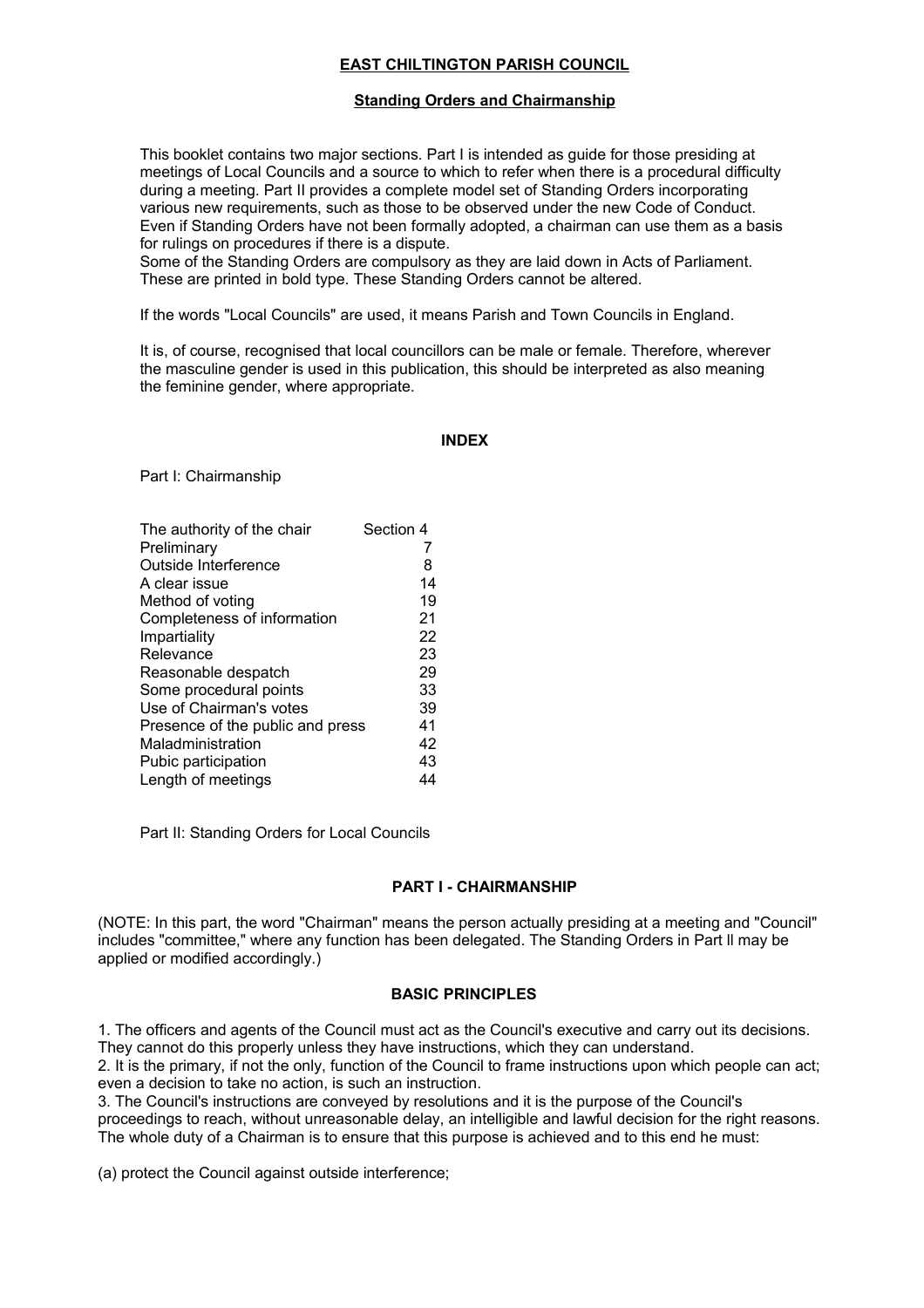(b) ensure that everything to be discussed is lawful;

(c) ensure that the Council is invited to deal with clear issues;

(d) ensure that as far as possible information is complete;

(e) permit every point of view to have a fair hearing;

(f) ensure that opinions expressed are relevant to the matter in hand;

(g) ensure that business is transacted with reasonable speed;

(h) ensure as far as possible that proceedings are friendly and free from personalities;

(i) co-operate with the officers and councillors.

## **THE AUTHORITY OF THE CHAIR**

### *Origin*

4. The office of Chair of a local authority is created by statute, which has conferred upon the occupant of the chair a second or casting vote on all occasions but one. The scope of his or her authority, however, depends upon ancient customs, which are perfectly logical and arise from the necessities of the case.

### *Nature and Limitations*

5. Whether or not the Council has passed any standing orders, the Chair's procedural authority is derived from the Council as a whole and an individual councillor must obey his or her rulings because they are the rulings of the Council itself. It follows from this, however, that the Chair cannot overrule the Council and that a councillor who is dissatisfied by the Chair's ruling may invite the Council to disagree with it. Such appeals against the chair ought to be very rare.

6. The authority of the Chair, as such, is limited to matters of procedure and neither increases nor decreases his or her right (in comparison with other members) to discuss the merits of a particular case. It is one of his most difficult tasks to remember that, while the Chair gives him or her authority on matters of procedure, it confers no rights (other than the casting vote) on matters of policy above those possessed by other members.

## **PRELIMINARY**

7. Before any meeting, the Chair should study the items on the agenda with either the Clerk or any other officers, and should in effect ask in respect of each item the following questions

What does it mean? Is it lawful? Do we know enough about it? Has any member special knowledge of this problem? Is there any member who may have a prejudicial interest?

## *Public Disturbances*

## **OUTSIDE INTERFERENCE**

8. No one is entitled to interrupt or obstruct the proceedings of the Council or its committees. In general it is best to stop an interruption at once before the habit spreads to the rest of the audience; and though he will naturally not wish to be rude, the Chair should cut an interrupter short, and if good humour and conciliation fail to produce silence he or she may have to warn the interrupter that they will be turned out if he does it again; if the warning is ignored it should be resolved, without discussion, that the interrupter be excluded, and if he fails to leave they should be removed by force. Care should be taken to use no more force than necessary. It is not essential to call the police, but maybe necessary.

9. The Chair should never argue or allow argument with an interrupter. If the public becomes disorderly it may eventually be necessary to close the meeting or to adjourn to a more private place. It is, however, illegal to decide to exclude the public from any future meeting. The press is in a privileged position inasmuch as its representatives must so far as possible be given facilities for taking their reports.

## *Personal and Prejudicial Interests*

10. The law requires that where a member has a personal interest in any matter he must disclose the existence and nature of that interest. If the personal interest is also prejudicial, the member should withdraw from the meeting and take no further part in the relevant proceedings or seek to influence those proceedings. The Chair should before a meeting consider whether any member (including themself) may have any such interest, and may draw the individual member's attention to the possibility before it starts. However, ultimately, it is for the member to decide whether or not to disclose any relevant interest. It should be noted that where a member has a prejudicial interest in any business of the authority, they may attend a meeting but only for the purpose of making representations, answering questions or giving evidence relating to the business, provided that the public are also allowed to attend the meeting for the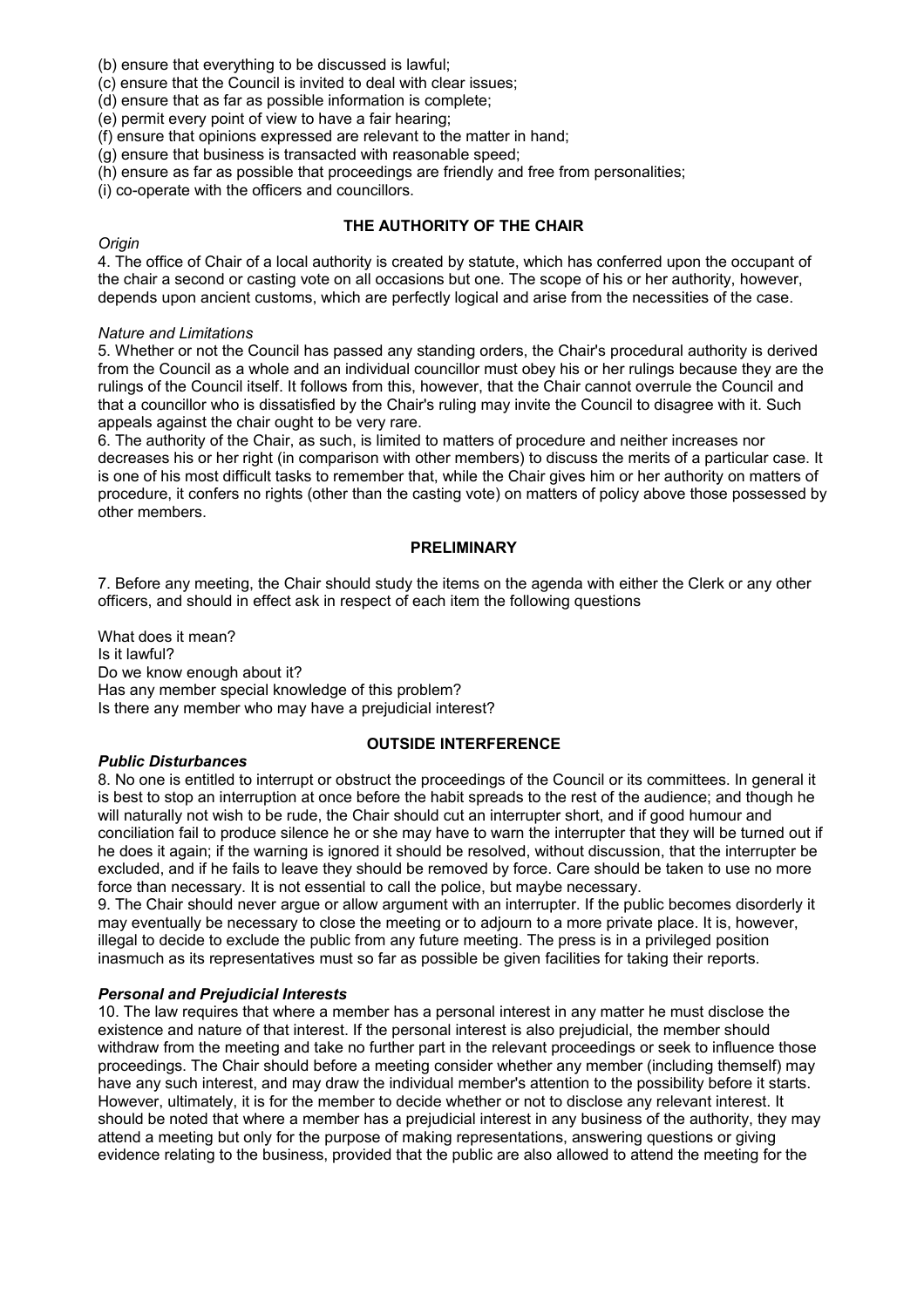same purpose, whether under a statutory right or otherwise. Failure to disclose an interest (personal or prejudicial) can lead to an investigation by the Standards Board.

#### *Rulings on notices*

11. The Chair must be satisfied that the meeting is lawful. They do not need to have personal knowledge that the proper notices and summonses have been issued, but if complaints are made they must give a ruling based upon the essential justice of the matter. A meeting is not necessarily illegal because someone has not received a notice to which he is entitled, but where an irregularity appears to be intentional or important, the meeting should be adjourned until it has been corrected.

### *Quorum*

12. No business can be transacted if no quorum is present. This rule applies not only to cases of physical absence but to cases of disqualification by interest. A situation may, therefore, sometimes arise where the Council cannot act because it is impossible to obtain a disinterested quorum. In such a case the Chair should adjourn the matter until it can be next dealt with. Those members with a prejudicial interest should consider making an application for dispensation to their standards committee where appropriate.

#### *Ultra Vires Proposals*

13.The Chair should satisfy himself that any proposal involving expenditure is lawful and should rule any unlawful proposal or amendment out of order. Where there is any doubt, advice should be sought well before the meeting and in time to delete it, if necessary, from the agenda. The section 137 power (contained in the Local Government Act 1972) is not a "long stop" in case of a mistake; expenditure under this heading requires a special resolution, related to the provisions of that section.

## **A CLEAR ISSUE**

14. Every decision of the Council must be made by an affirmative vote of a majority of those present and voting (including, where necessary, the Chair's second or casting vote). The members must, therefore, know exactly what they are being asked to decide and each proposition must be put to them in a form which can be answered by a simple "Yes" or "No". From this there follow certain practical consequences:

(a) All motions should be affirmative in form; it is never necessary to move that a resolution be rejected;

(b) Where there is more than one solution to a problem each solution must be separately put to the vote.

## *The affirmative Form*

15. The most exact method of putting a question to the vote is by the use of the following formula:- "The resolution is as follows: -

(e.g.) `That the Clerk's salary be raised to £5,000 a year.' The motion is that this resolution be agreed to."

(Note: A resolution is a proposal of the action intended to be taken: for example "That the Council buy a mower". A motion is the procedural formula by which the

Council disposes of business: for example "The motion is that the resolution be amended by\_\_\_\_\_ " or "The motion is that the Council do now adjourn".)

## *Separating the Issues*

16. In attempting to reach a decision a Council may from time to time be faced with alternative solutions. Some alternatives may be mutually exclusive; others may be matters of detail subsidiary to the principal issue.

17. Where the alternatives are mutually exclusive it may be desirable in the first instance to discuss the resolutions embodying them together until the general trend of opinion is apparent and then to put one of them in the form of an amendment to the other; for instance, if a Council considers that it can afford either a swimming pool or a new playing field but not both, a decision to provide the one in practice excludes the other. Therefore, the resolution on behalf of each should be discussed together and the issue at this stage may be informally stated thus:

"If the Council is to spend its money would it prefer a swimming pool or a playing field?"

In more formal language the issue is put to the vote by substantive resolution and amendment: -

"The resolution is that the swimming pool be provided. To this the following amendment has been moved: -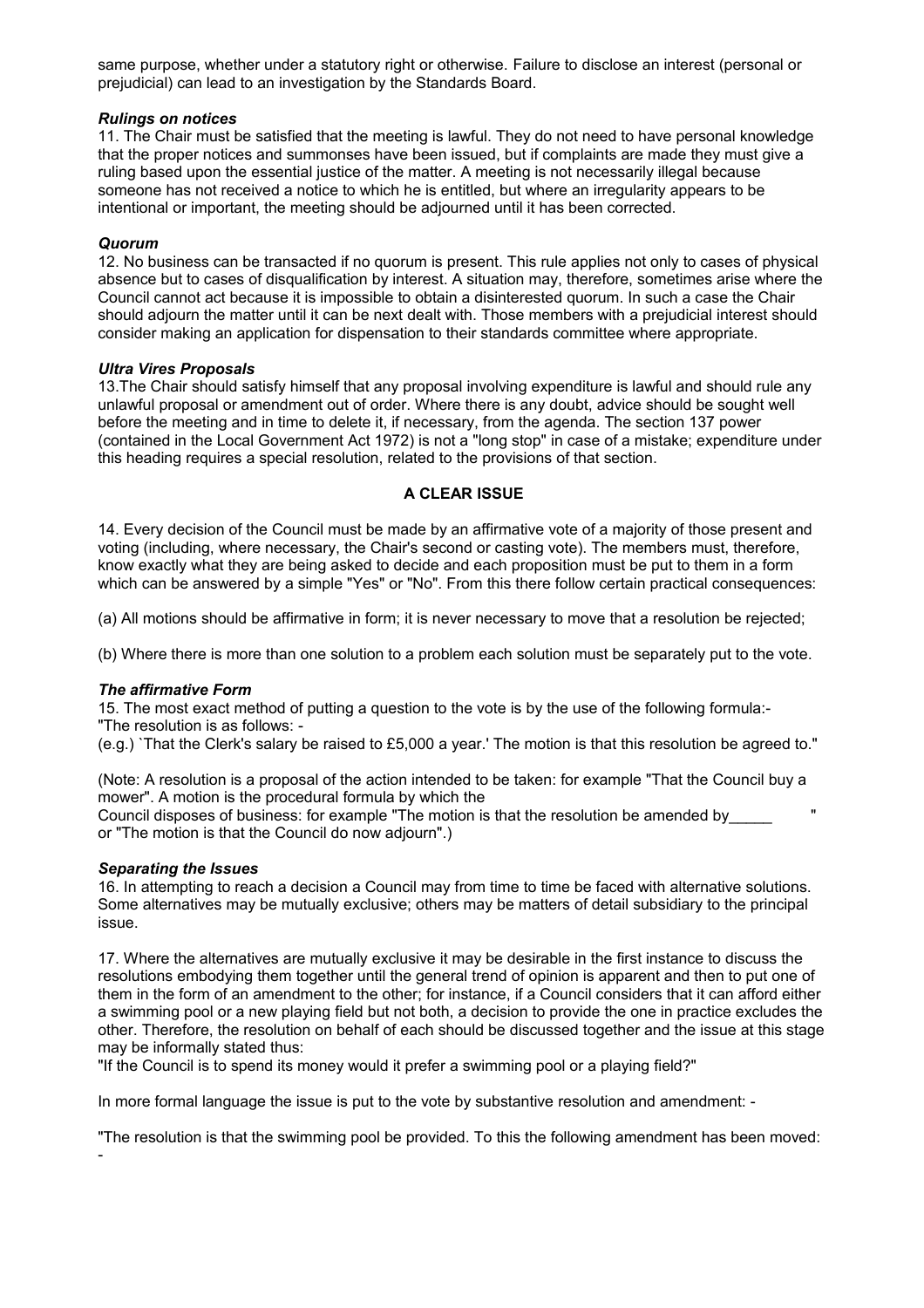*leave out the words `swimming pool' and substitute the words `new playing field.'* The motion is that this is amendment be agreed to."

18. A vote on an amendment does not end the matter: it merely decides what shall be discussed next. Thus, in the example, if the amendment is carried, all further discussion of the swimming pool becomes out of order, but the Council has yet to decide whether the major operation shall be carried out at all. This is done by

putting the resolution as amended to the vote. (See also paragraph 35 below.)

#### **METHOD OF VOTING**

19.The rules on the manner in which decisions are taken are peremptory and admit of no exceptions. Every decision must be reached by a majority of those voting. Appointments to employments must be decided in the same way as other questions.

#### **COMPLETENESS OF INFORMATION**

20. Sensible decisions cannot be reached without reasonably complete information, which it is usually the duty of the clerk to supply. The Chair should before the meeting consider whether enough information is available or likely to be made available, and at the meeting they should make a point of asking a member with special knowledge to give their opinion. If it appears at the meeting that information is still insufficient they should move to adjourn consideration until more is known, and sometimes it may be desirable to frame questions and to instruct the clerk to obtain the answers by a specified date.

#### **IMPARTIALITY**

21. When differences of opinion develop in discussion it is the duty of the Chair to give a fair hearing to all points of view including their own, if they have one. It is not the duty of the Chair to suppress their own convictions or their privilege to impose their opinions. Experience has shown that the safest and least controversial course is for the Chair to call upon speakers for and against a proposal to speak alternately and to avoid speaking first or last.

22. Some people are better at putting a case than others and the Chair ought to allow reasonable latitude to the less eloquent. For this reason mechanical rules of debate limiting, for instance, the time allowed for a speech or the number of times a member may speak, are undesirable, and the Chair should have some latitude in applying them, especially in a Council with a small membership.

#### **RELEVANCE**

#### *General Rule*

23. A speech must be directed to the point under discussion and nothing else. This rule is easy to state, but not always easy to apply fairly, because the relevance of what is being said may be understood by the speaker before it is grasped by the listener; whilst the rule should not be made a cover for "barracking from the chair" it is probably true that if Chair enforced it more strictly, business would be much more quickly and efficiently conducted than is often the case, and many unnecessary arguments and even some quarrels would be avoided. Bad feeling originates in irrelevancies more often than in any other way. On the other hand, it is sometimes advantageous to allow irrelevance in order to "clear the air". Too harsh suppression can breed ill will and a sense of grievance.

#### *Personalities*

24. The Chair should do their best to prevent observations in discussion; the custom whereby the speeches are in a form addressed to the Chair, should only be observed because it forces members to employ an impersonal mode of expression. If a member makes an offensive personal observation, the Chair should immediately intervene to seek immediate apology to an offended member.

#### Methods of Enforcement

25. Where a speech is obviously irrelevant the Chair should stop the speaker and invite him to return to the point or sit down. Where the irrelevance is not quite so obvious the Chair may often find it convenient to ask the speaker to explain how his remarks relate to the issue.

#### *Revival of Decided Issues*

26. The Chair should not allow a matter that has been decided to be reopened at the same meeting. An attempt to "hark back" to a previous agenda item should be firmly ruled out of order as irrelevant to the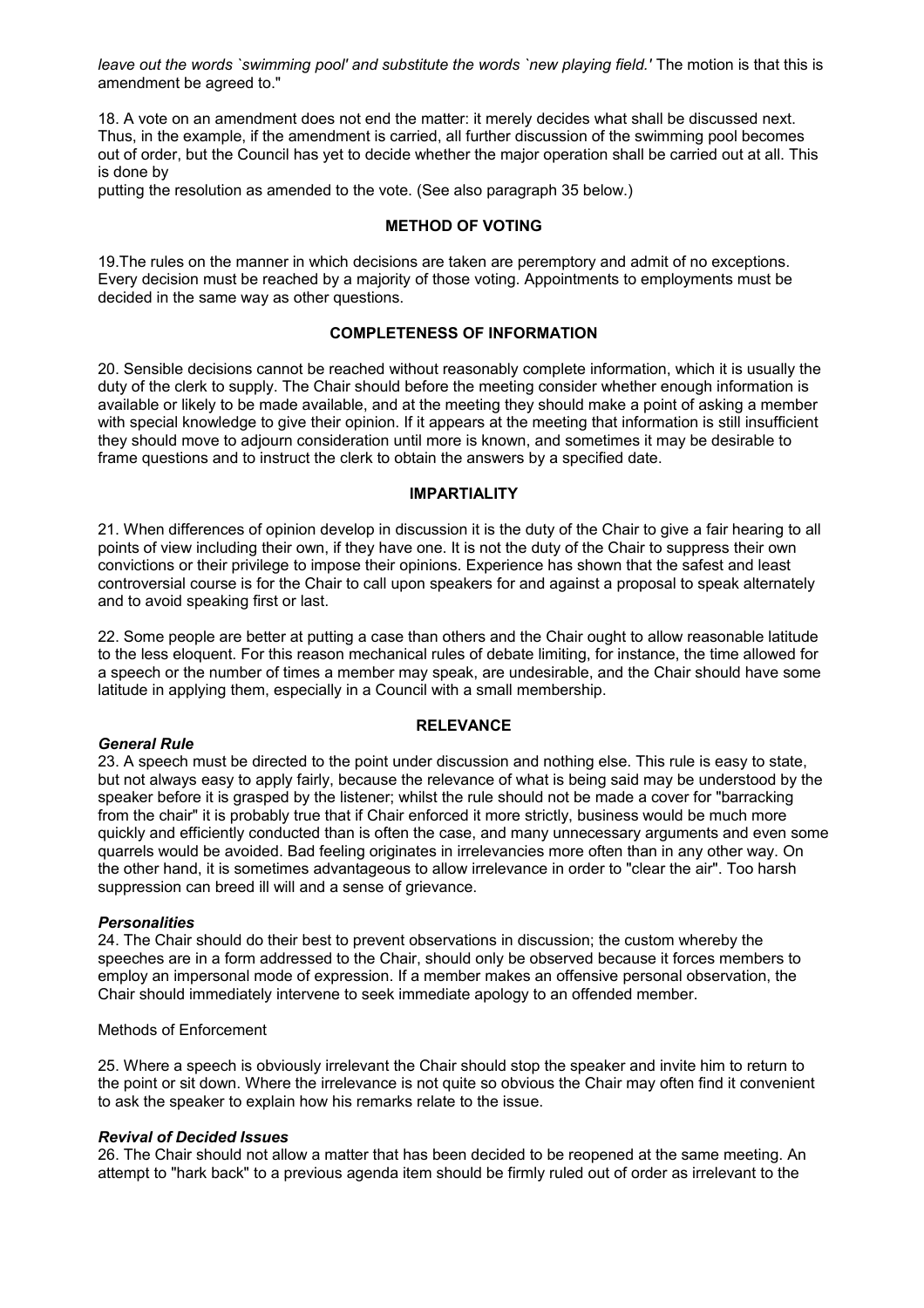matter now under discussion, even if the member who raises it was not present when the item was considered.

### *Minutes*

27. One of the commonest irrelevances is the practice of attempting to discuss the merits of what is contained in the minutes, on a motion for their signature as a correct record. On such a motion the only issue is whether the words of the minutes accurately record the events at the meeting of which they are a record.

### *Other Problems*

#### 28.

(a) If any substantial issue arises on a matter dealt with in the Minutes, it is better to have a separate agenda item than to discuss it under "Matters Arising". That heading should be used only for reports of progress, and not for new or additional decisions.

(b) Letters received by the Council should not be read out verbatim: this provokes irrelevant discussion on wording and is liable to lead to misunderstanding by the public. On the very rare occasions that the exact text is needed by every councillor the clerk should issue copies. Normally it is sufficient to report the main issue in the letter: for example "Mrs Smith of --- has written asking the Council to get the pile of rubbish removed from outside 48\_\_\_ Lane".

## **REASONABLE DESPATCH**

### *Intervals*

29. It is important that business should be transacted with reasonable speed. Long meetings bore the members and so reduce the level of attentiveness and public spirit, and long intervals between meetings lead to missed opportunities and lack of continuity. A Local Council cannot expect to be consulted regularly by other bodies such as the County or District Council if it does not answer letters reasonably promptly. For this reason it should meet at least once a month, and the Chair ought not to hesitate to call special meetings in necessary cases; the greater the interval between regular meetings the more ready they should be to call them. The right of Local Councils to be notified of planning applications makes this especially important.

### *Obstruction at Meetings*

30. Deliberate obstruction is rare, but must be firmly dealt with when it occurs. It is difficult to be directly obstructive for long without being irrelevant, and therefore deliberate obstruction sometimes takes the form of raising a succession of points of order. In dealing with this type of obstruction it is well to remember that a point is not necessarily a point of order because the person who makes it labels it as such. (For points of order see paragraph 33 below.)

#### *Repetition*

31. If it is evident that nothing new can be said on either side in a particular discussion, the Chair is justified in putting the matter to the vote even though there are still members wishing to speak. Usually, however, the state of affairs is not so clear and in such cases the Chair should ask leave of the Council to put the matter to the vote.

#### *References*

32. All deliberative bodies have a natural tendency to refer questions to someone else (e.g. an officer or a committee) for consideration or report. These are frequently unnecessary because they are often used only when a Council is unwilling to make a final decision.

## *Points of Order*

## **SOME PROCEDURAL POINTS**

33. Points of Order relate to procedure only and take precedence of all other business; it is the duty of the Chair to deal with them. If a point relates to the substance of a matter under discussion it is not a point of order and should be ruled out of order by the Chair. The person raising the matter of substance in this way should be told to save it for his speech on the business. For instance, if the provision of a swimming pool is being discussed and someone interrupts the speaker by saying "On a point of order, can we afford it?" the interruption should be ruled out of order because this is not a procedural question. It is part of the merits of the business and must therefore be decided by discussion. The person interrupted may of course answer the point when he continues his speech or ignore it as he thinks appropriate. If, however, the interruption had been "On a point of order, have we power to do this?" the Chair (in consultation with the clerk) must give a ruling the answer is "No", the Council has no power to act as proposed and the business ought not to be under discussion. (See Standing Order 31(a) below.)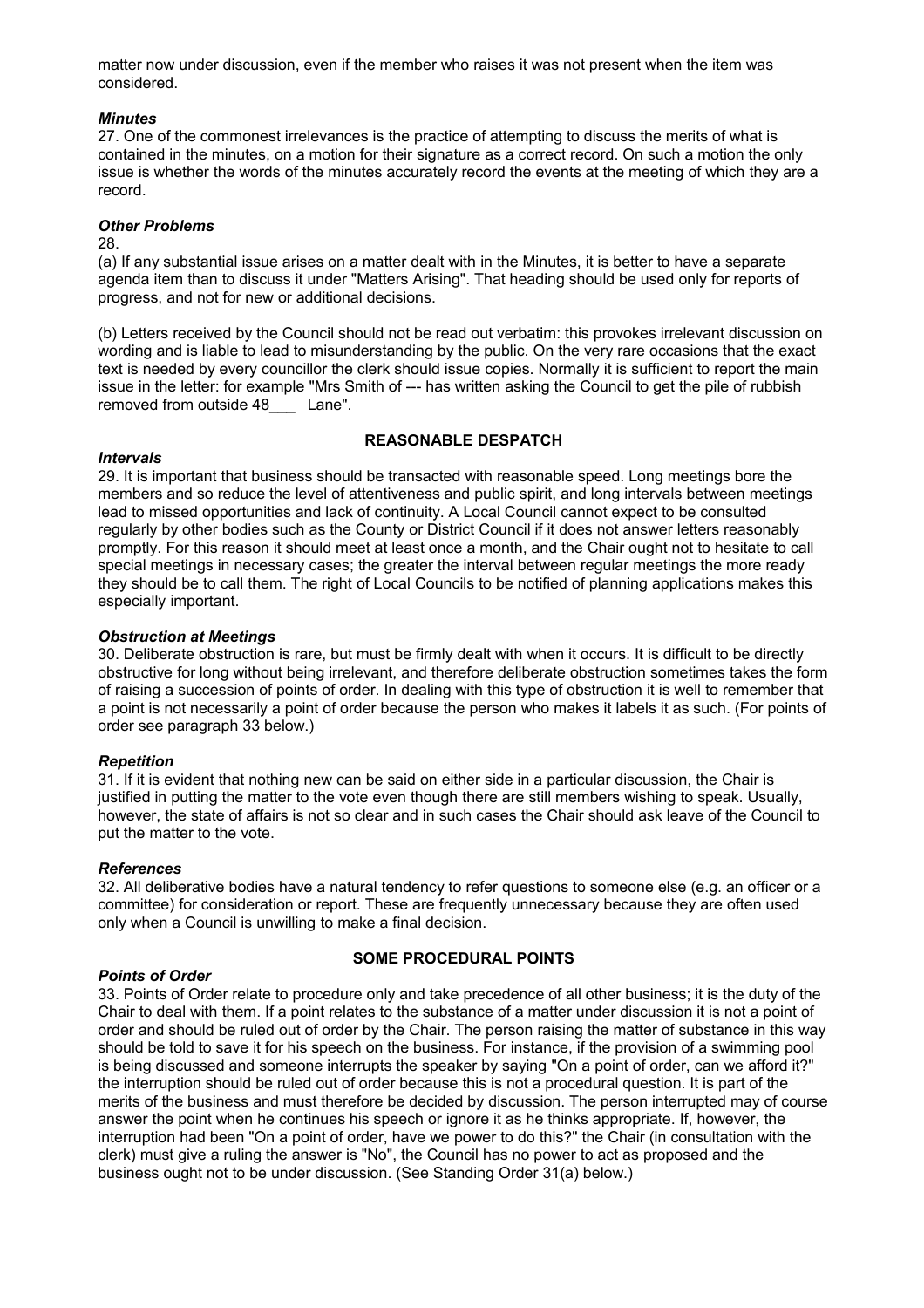### *Procedural Resolutions*

34. Procedural resolutions should normally be put without discussion. The usual exceptions are resolutions to (a) correct minutes, (b) alter the order of business. (c) refer to committee.

## *Closure Motions*

35.The following are the respective effects of closure resolutions:

(a) On the passing of a resolution to proceed to next business proceedings on the business in hand come to a stop and no decision upon it can be taken.

(b) On the passing of a resolution that the question be now put the mover is usually entitled to reply before the matter is put to the vote. By custom the chairman may refuse to accept such a resolution until he thinks that the matter has been sufficiently debated.

(c) A resolution to adjourn a discussion or a meeting stops the discussion at the moment it is passed and no decision is taken on the business; therefore the discussion may later be resumed at the point where it was interrupted.

### *Amendments*

36.

(a) An amendment, which in substance negates the principle resolution, should not be allowed because it is confusing and unnecessary.

(b) An amendment should always be put to the vote before the resolution that it seeks to amend. (See also paragraph 18 above.)

### *"Any Other Business"*

37. The summons to a meeting of a Local Council must by law specify the business to be transacted; a Local Council cannot legally decide to take any action under the general heading of "any other business" because these words do not specify any item of business. The rule prevents the Council deciding any business, which will have either expenditure consequences or lead the Council into a legal situation: for example by making a contract. There is no practical objection to exchanges of information under "A.O.B." or the giving of a preliminary notification of important business for next time.

## *"Urgent" Business*

38,The law makes no provision for dealing with "urgent" business. If it is "urgent" only because it was not notified in time to appear on the agenda, it should be left till the next meeting. If it is genuinely "urgent", that is it was too late for the agenda and it will be too late for action if left till the next ordinary meeting an additional meeting should be called or the Council should have a regular arrangement for the reference of such matters either to a committee or to the clerk for action. It is contrary to local government law for the Chair any other single member to take a decision binding the Council.

## **USE OF CHAIRMAN'S VOTES**

39. Save on one occasion the Chair has both an ordinary and a casting vote. There is no rule of law which requires them to give their ordinary vote at the same time as the other members are voting, and it is obviously undesirable and undignified for them to wait and then say "the voting is 5 to 4 against; I therefore vote in favour which makes it even."

40. Where there is an equality of votes a Chair may be faced with an embarrassing problem. A resolution requires a majority and therefore, since equality is not a majority, they may declare the resolution not carried. This course is, however, sometimes regarded as irresponsible or lacking in courage; in such circumstances the Chair ought to give a casting vote, if at all possible, in such a way that the matter can be considered again; for instance, on a motion to accept a particular tender a vote in favour will conclude the matter, but a vote against will leave the way open for further negotiations or reconsideration.

## **PRESENCE OF THE PUBLIC AND PRESS**

41. In principle, the public (which includes the press) is entitled to be present at all meetings of the Council and its committees, and ought to be admitted to subcommittees. The Council or a committee, however, may exclude the public for a particular item of business, if it is opinion that such exclusion is reasonable and in the public interest. Where the public and Press have been excluded the decisions made in the closed session must be minuted: a record should be kept of who was present at the session: the Press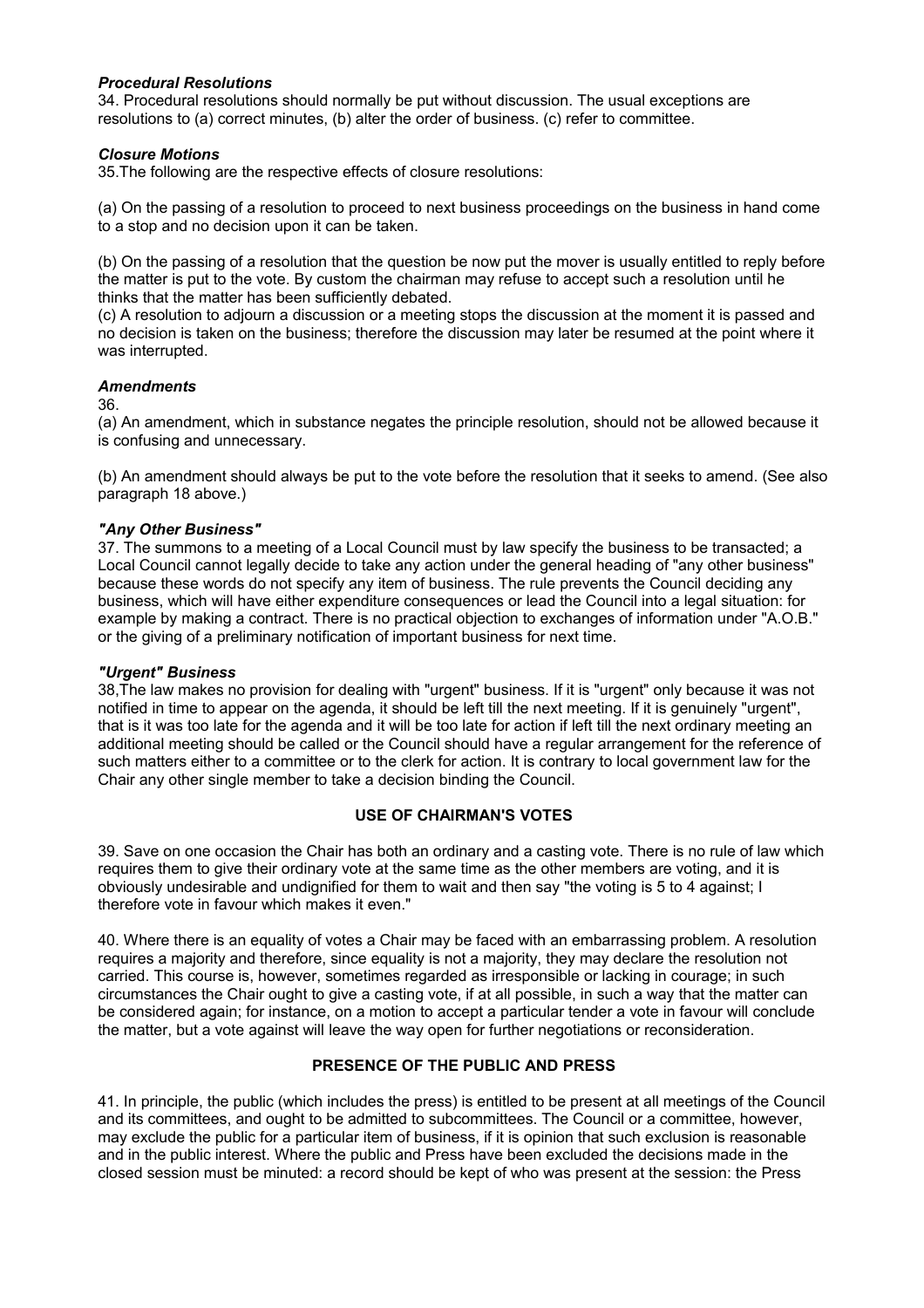should be told of any decision. Business is `confidential' if its discussion must be kept secret: it is `special' and the reasons for secrecy must be stated in any case where the need for secrecy is not obvious.

#### **MALADMINISTRATION**

42. Parish and Community Councils are not subject to the jurisdiction of the Local Ombudsman. There is, therefore, no outside body that can adjudicate on complaints about the procedures of a Local Council if the law has not been broken. It is, however, important for the good name of the Council that complaints be handled properly and fairly. The National Association has therefore published National Circular 2/86 - Code of Practice in Handling Complaints, which recommends a standard and formal procedure to all Councils. In light of the Local Government Act 2000, Councils are recommended to agree, with their Standards Committee, a form of complaint procedure for matters falling outside the jurisdiction of the Standards Board.

### **PUBLIC PARTICIPATION**

43. The public cannot, of course, take part in the proceedings of the Council, but an increasing number of Councils have created and sustained public interest in their work by arranging for a short period in meetings (say 20 to 30 minutes) when members of the public are permitted to put questions to the Council or to make observations. Such periods can be either during the meeting (by adjournment) or at its end.

#### **LENGTH OF MEETINGS**

44. Experience suggests that a meeting should never be allowed to continue for more than two hours without a break. Some organisations embody this idea in a Standing Order. This has not been done here, but councillors may well find it advantageous to establish a custom.

## **How to use model standing orders**

A word format of Part two is separately available free of charge to local councils in membership of the National Association of Local Councils (NALC). This can be obtained from the members' area of NALC's website or from local County Associations (CALCs)

Standing orders for the organisation and transaction of Councils' business are decided by full Council. A committee or sub-committee may decide its own standing orders if its appointing body (which is the Council in the case of a committee or a committee in the case of a sub-committee) has not made standing orders which apply to them.

The model standing orders in **bold type** should not be ignored or substantively amended unless the legislation out of which they are born changes. It is recommended that a Council adopts the model standing orders in bold type in their current form because these reflect statutory requirements. If a Council wants to slightly alter the wording of the model standing orders in bold type, any such amendments must not have the effect of undermining, overriding or conflicting with statutory requirements.

Model standing orders, not highlighted in bold type, do not incorporate statutory requirements. They are aimed at (i) highlighting matters that merit regulation by standing orders and (ii) encouraging use of standing orders to regulate routine administrative arrangements. They may be adapted in their current form but are more likely to require adapting or supplementing to suit a Council's particular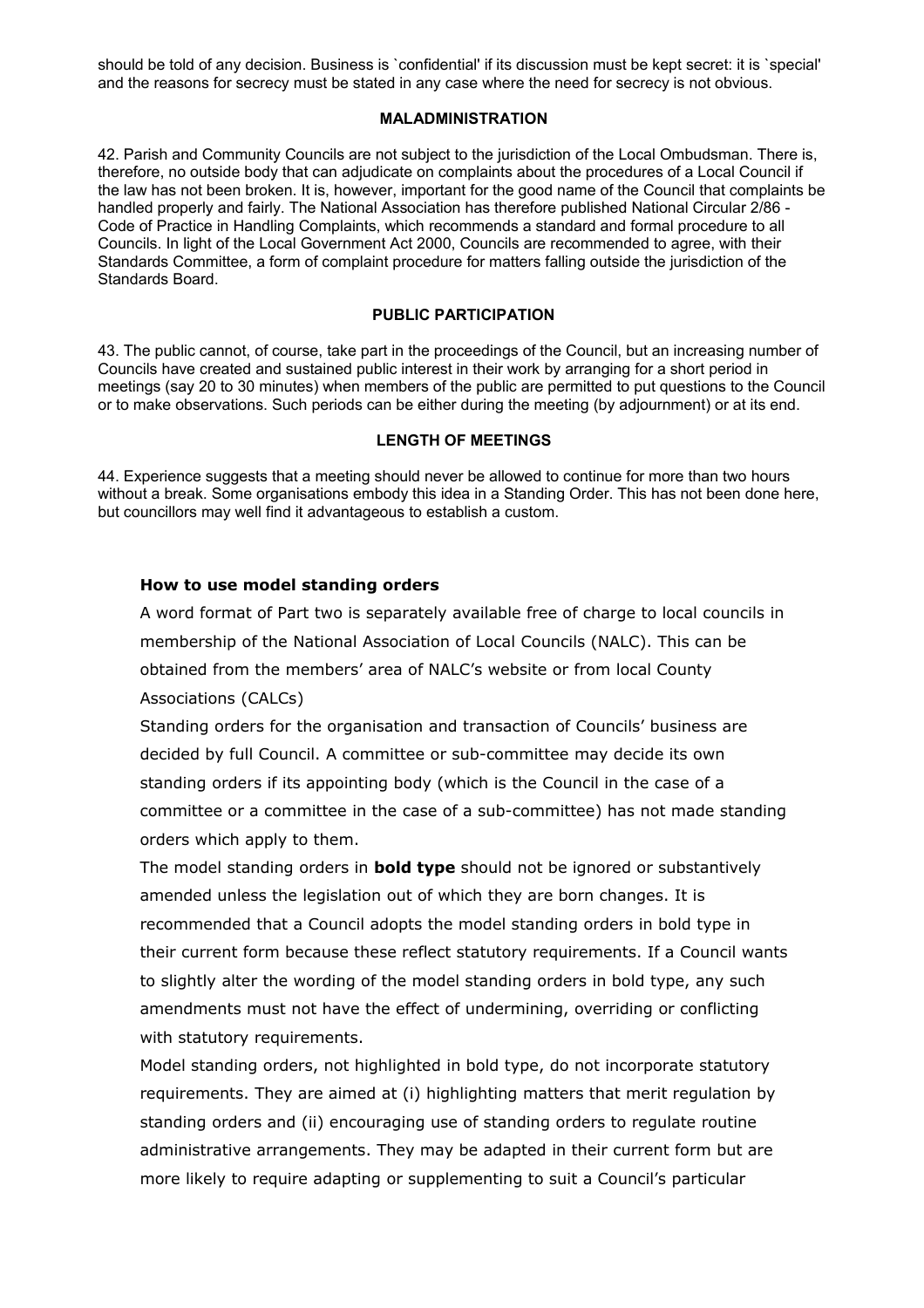needs. Once again, a Council is reminded not to adopt standing orders which undermine, override or conflict with any requirements imposed by legislation.

Part two does not include financial regulations, namely a comprehensive set of model standing orders for the regulation of a Council's financial affairs and accounting procedures. Any reference in the model standing orders to financial regulations is a reference to a Council's standing orders for the regulation of its financial affairs.

| <b>Standi</b><br>nq<br>order |                                            | <b>Standin</b><br>g order |                                                                 |
|------------------------------|--------------------------------------------|---------------------------|-----------------------------------------------------------------|
|                              |                                            |                           |                                                                 |
| 1                            | Meetings                                   | 20                        | Estimates/precepts                                              |
| 2                            | <b>Ordinary Council meetings</b>           | 21                        | Canvassing of and                                               |
| 3                            | Proper Officer                             |                           | recommendations by councillors                                  |
| 4                            | Motions requiring written<br>notice        | 22                        | Inspection of documents                                         |
| 5                            | Motions not requiring<br>written notice    | 23                        | Unauthorised activities                                         |
| 6                            | Rules of debate                            | 24                        | Confidential business                                           |
| 7                            | Code of conduct (England<br>& Wales)       | 25                        | Power of well-being (England<br>only)                           |
| 8                            | Questions                                  | 26                        | Matters affecting council<br>employees                          |
| 9                            | Minutes                                    |                           |                                                                 |
| 10                           | Disorderly conduct                         | 27                        | Freedom of Information Act 2000                                 |
| 11                           | Rescission of previous<br>resolutions      | 28                        | Relations with the press/media                                  |
| 12                           | Voting on appointments                     | 29                        | Liaison with County, District and<br><b>Unitary Councillors</b> |
| 13                           | Expenditure / Allowances                   |                           |                                                                 |
| 14                           | Execution & sealing of<br>legal deeds      | 30                        | <b>Financial matters</b>                                        |
| 15                           | Committees                                 | 31                        | Allegations of breaches of the<br>code of conduct               |
| 16                           | Sub-committees                             | 32                        | Variation, revocation and<br>suspension of standing orders      |
| 17                           | Extraordinary meetings                     |                           |                                                                 |
| 18                           | Advisory committees                        | 33                        | Standing orders to be given to                                  |
| 19                           | <b>Accounts and Financial</b><br>Statement | 34                        | councillors<br><b>Delegated Powers</b>                          |

## **Index of model standing orders**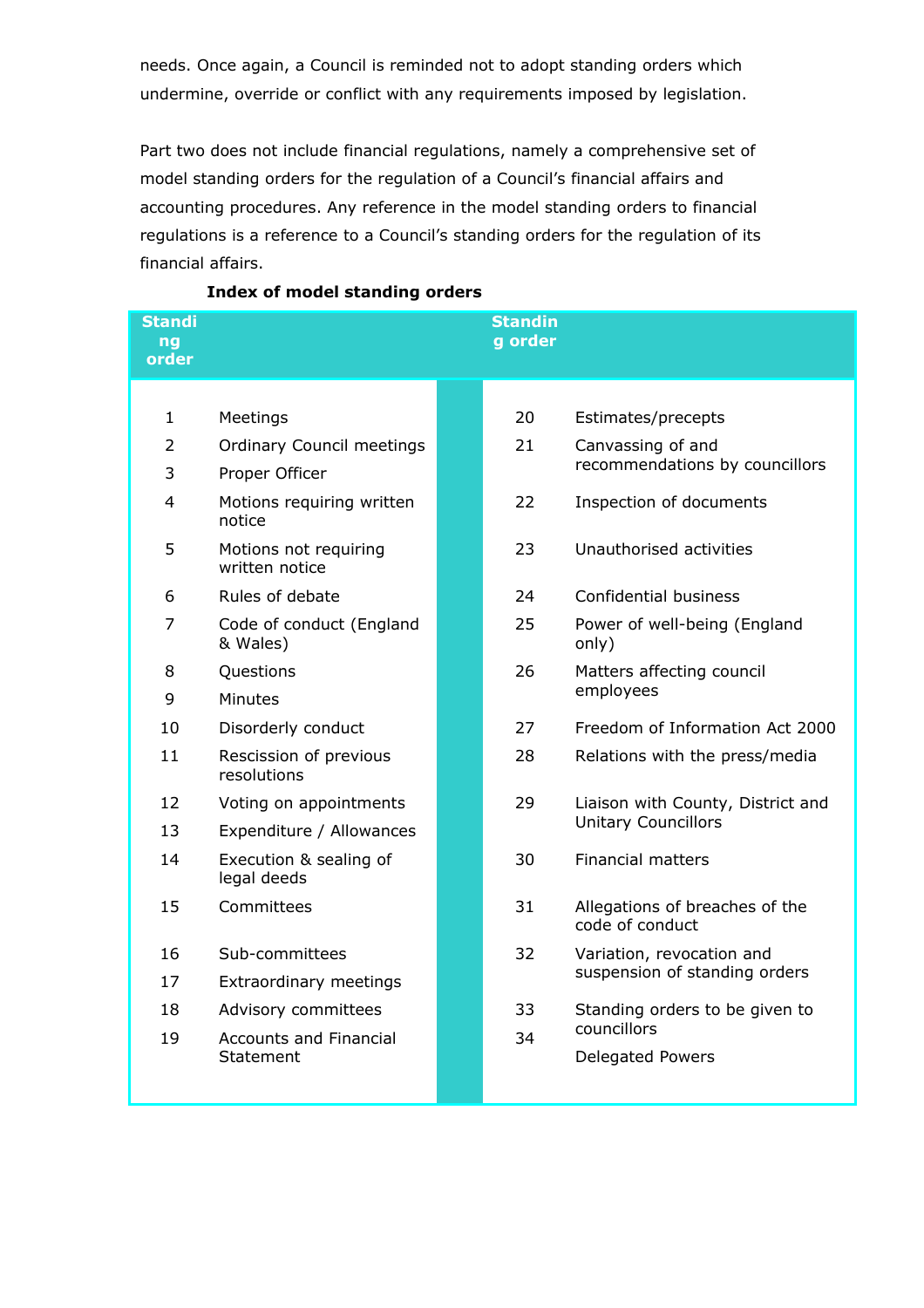## **1 Meetings**

Mandatory for full Council meetings  $\lambda$ Mandatory for committee meetings  $\lambda$ Mandatory for sub-committee meetings  $\lambda$ 

- **a Meetings shall not take place in premises, which at the time of the meeting, are used for the supply of alcohol unless no other premises are available free of charge or at a reasonable cost.**
- ● **b When calculating the 3 clear days for notice of a meeting to councillors and the public, the day on which notice was issued, the day of the meeting, a Sunday, a day of the Christmas break, a day of the Easter break or of a bank holiday or a day appointed for public thanksgiving or mourning shall not count.**
- ● **c Meetings shall be open to the public unless their presence is prejudicial to the public interest by reason of the confidential nature of the business to be transacted or for other special reasons. The public's exclusion from part or all of a meeting shall be by a resolution which shall give reasons for the public's exclusion.**
	- d Subject to standing order 1(c) above, members of the public are permitted to make representations, answer questions and give evidence in respect of any item of business included in the agenda.
	- e The period of time, which is designated for public participation in accordance with standing order 1(d) above shall not exceed 15 minutes.
	- f Subject to standing order 1(e) above, each member of the public is entitled to speak once only in respect of business itemised on the agenda.
	- g In accordance with standing order 1(d) above, a question asked by a member of the public during a public participation session at a meeting shall not require a response or debate.
	- h In accordance with standing order  $1(q)$  above, the Chair may direct that a response to a question posed by a member of the public be referred to a Councillor for an oral response or to the clerk for a written or oral response.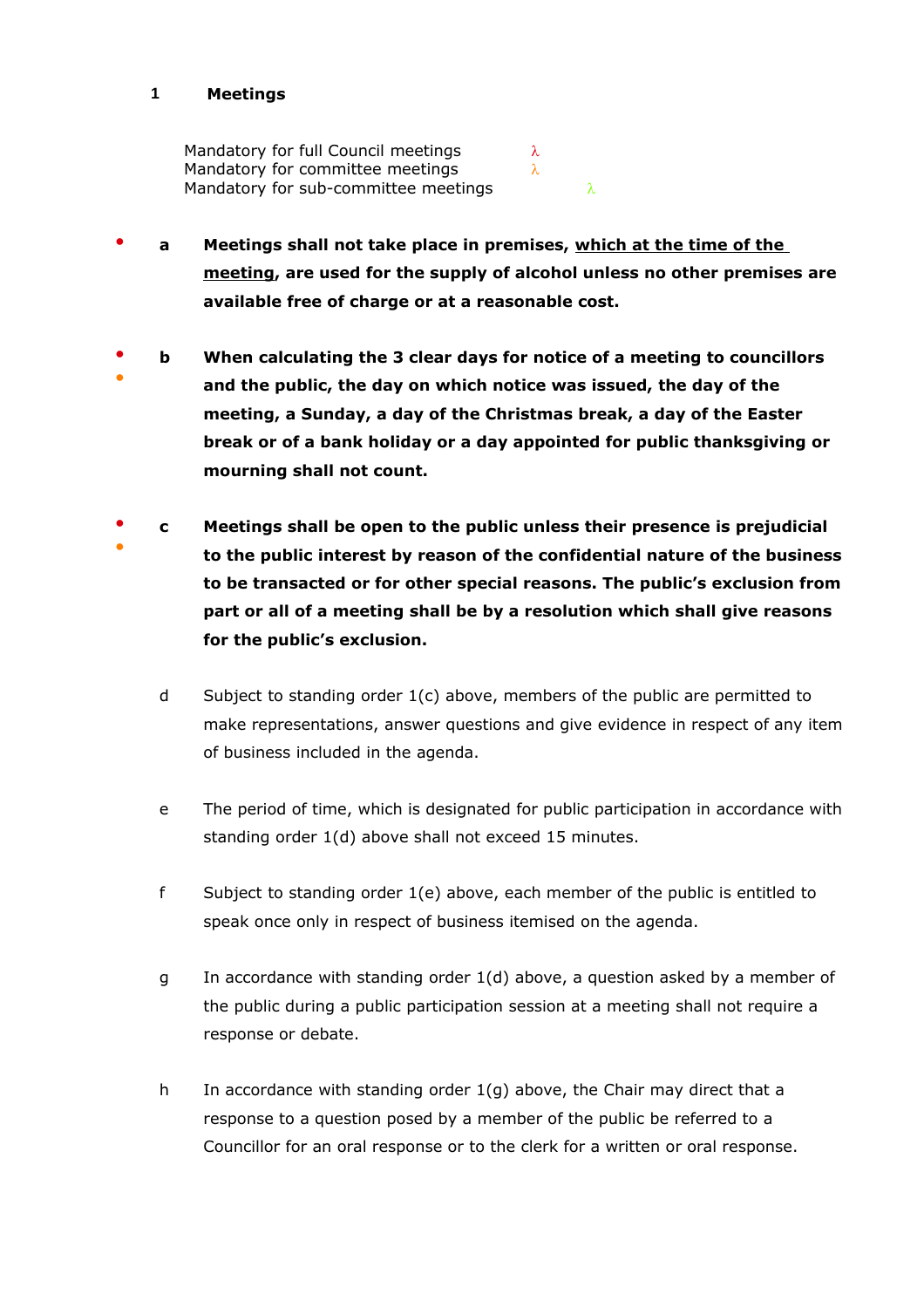- i A record of a public participation session at a meeting shall be included in the minutes of that meeting. Names of the public attending need not be recorded.
- j A person shall raise his hand when requesting to speak and stand when speaking (except when a person has a disability or is likely to suffer discomfort). The Chair may at any time permit an individual to be seated when speaking.
- k Any person speaking at a meeting shall address his comments to the Chair.
- l Only one person is permitted to speak at a time. If more than one wishes to speak, the Chair shall direct the order of speaking.
- ● m **Photographing, recording, broadcasting or transmitting the proceedings of a meeting by any means is covered by the council protocol**
- ● **n In accordance with standing order 1(c) above, the press shall be provided reasonable facilities for the taking of their report of all or part of a meeting at which they are entitled to be present**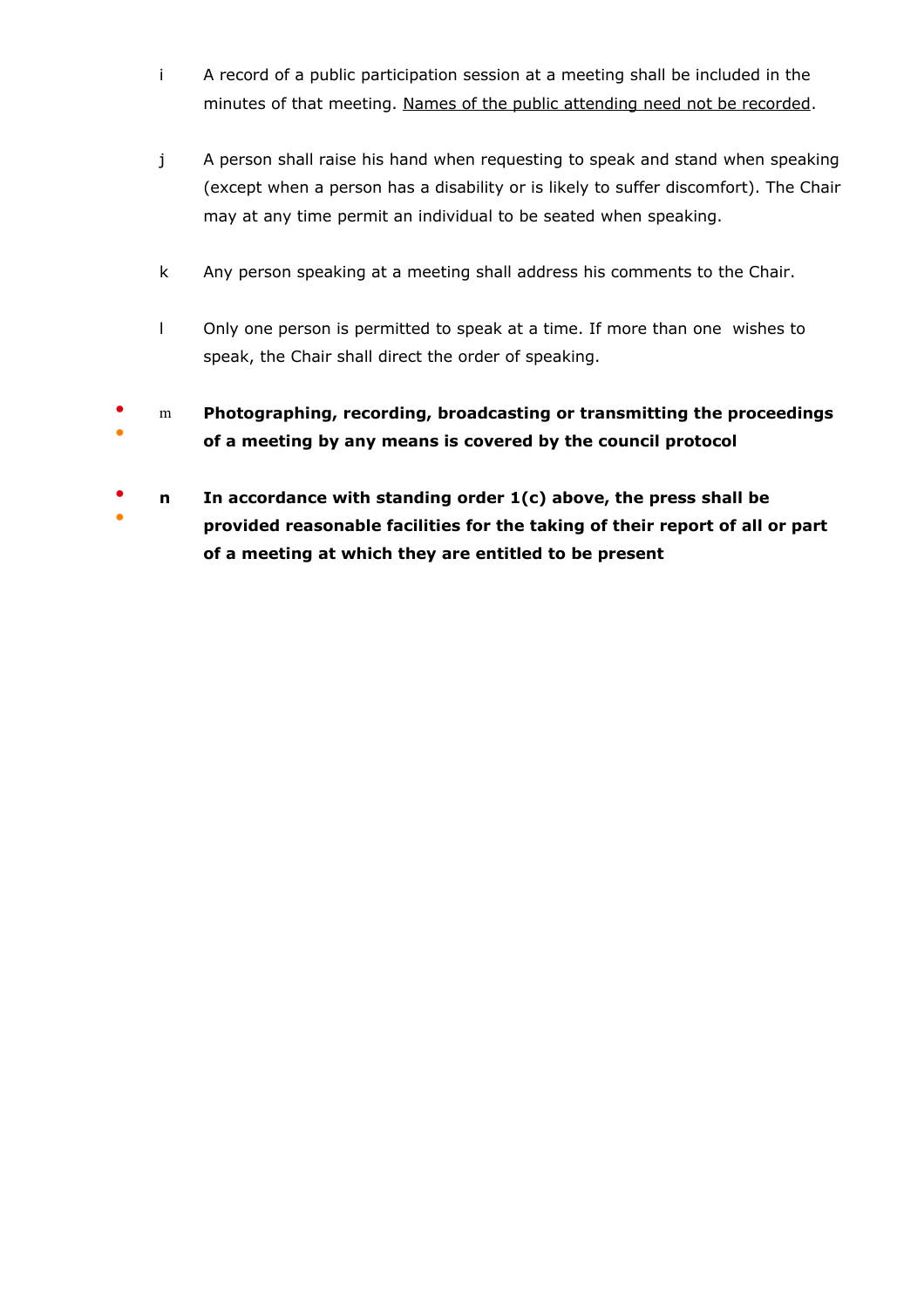- **o Subject to standing orders which indicate otherwise, anything authorised or required to be done by, to or before the Chair may in their absence be done by, to or before the Vice-Chair (if any).**
- **p The Chair, if present, shall preside at a meeting. If the Chair is absent from a meeting, the Vice-Chair, if present, shall preside. If both the Chair and the Vice-Chair are absent from a meeting, a Councillor as chosen by the Councillors present at the meeting shall preside at the meeting.**
- ● ● **q Subject to model standing order 1 (y) below, all questions at a meeting shall be decided by a majority of the Councillors present and voting thereon.**
- r **The Chair may give an original vote on any matter put to the vote, and in**
- ● **the case of an equality of votes may exercise their casting vote whether or not they gave an original vote.** (*See also standing orders 2 (i) and (j) below.*)
- s **Unless standing orders provide otherwise, voting on any question shall be by a show of hands** or, if at least two members so request, by signed ballot. **At the request of a Councillor, the voting on any question shall be recorded so as to show whether each councillor present and voting gave his vote for or against that question.** Such a request shall be made before moving on to the next item of business on the agenda.
- ● t **The minutes of a meeting shall record the names of councillors present**  and absent.

●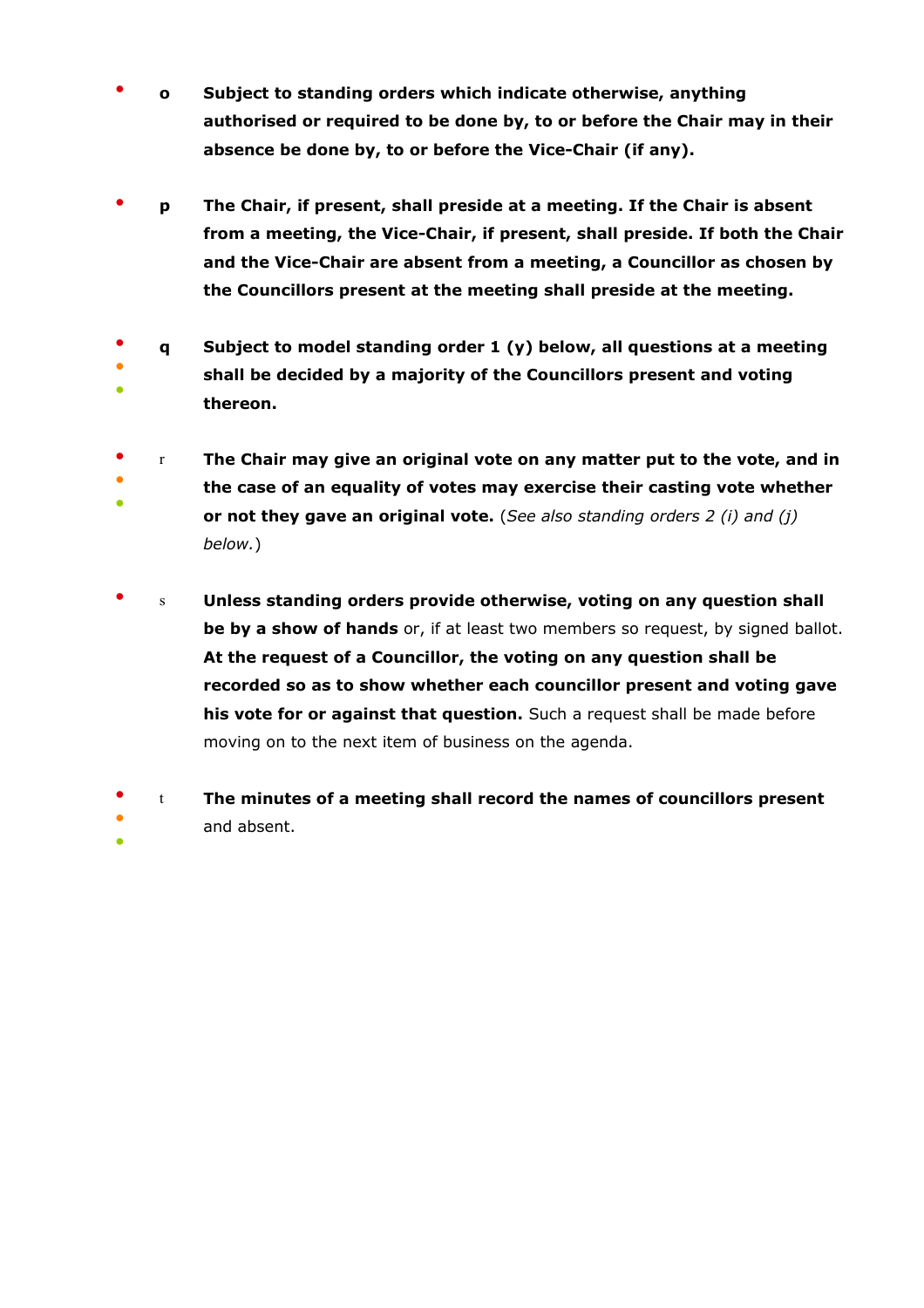- u If prior to a meeting, a Councillor has submitted reasons for his absence at the meeting which is then approved by a resolution, such resolution shall be recorded in the minutes of the meeting at which the approval was given.
- ● ● **v The code of conduct adopted by the Council shall apply to councillors in respect of the entire meeting.**
- ● ● w **An interest arising from the code of conduct adopted by the Council, the existence and nature of which is required to be disclosed by a Councillor at a meeting shall be recorded in the minutes.** (*See also standing orders 7 and 8 below*.)
- **x No business may be transacted at a meeting unless at least one third of the whole number of members of the Council are present and in no case shall the quorum of a meeting be less than 3.**
- ● ● y **If a meeting is or becomes inquorate no business shall be transacted** and the meeting shall be adjourned. Any outstanding business of a meeting so adjourned shall be transacted at a following meeting.
	- z Meetings shall not exceed a period of 2.5 hours.
	- **2 Ordinary Council meetings**

See also standing order 1 above

a In an election year, the annual meeting of the Council shall be held on or within 14 days following the day on which the new councillors elected take office.

b In a year which is not an election year, the annual meeting of a Council shall be held on such day in May as the Council may direct.

**c If no other time is fixed, the annual meeting of the Council shall take place at 6pm.**

d (*England*) **In addition to the annual meeting of the Council, at least three other ordinary meetings shall be held in each year**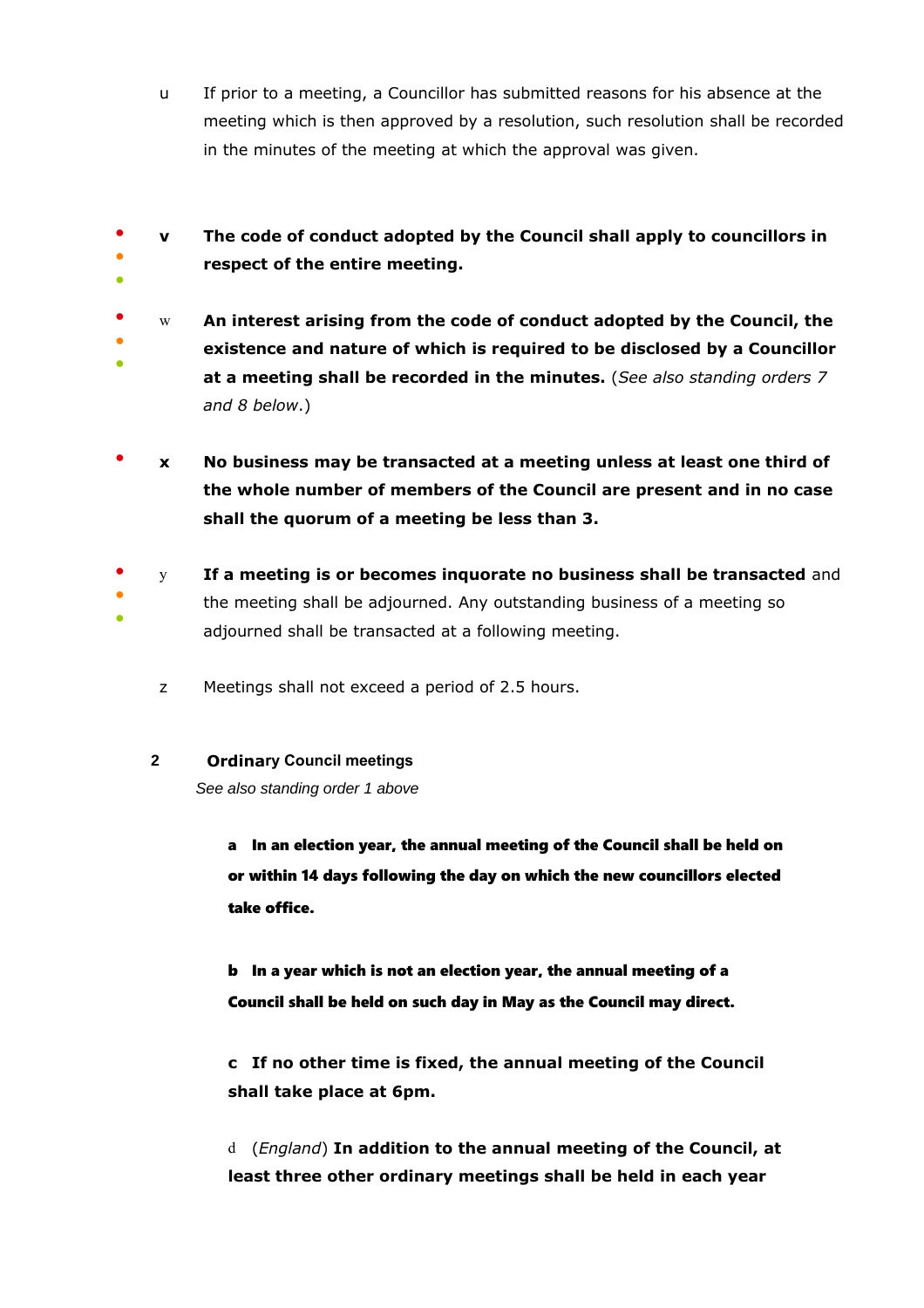**on such dates and times as the Council directs.**

e (*Wales*)

f **The election of the Chair** and Vice-Chair **of the Council shall be the first business completed at the annual meeting of the Council.**

**g The Chair of the Council, unless they have resigned or become disqualified, shall continue in office and preside at the annual meeting until a successor is elected at the next annual meeting of the Council.** 

**h The Vice-Chair of the Council, if any, unless they resign or become disqualified, shall hold office until immediately after the election of the Chair of the Council at the next annual meeting of the Council.**

**i In an election year, if the current Chair of the Council has not been re-elected as a member of the Council, they shall preside at the meeting until a successor Chair of the Council has been elected. The current Chair of the Council shall not have an original vote in respect of the election of the new Chair of the Council but must give a casting vote in the case of an equality of votes.**

**j In an election year, if the current Chair of the Council has been re-elected as a member of the Council, they shall preside at the meeting until a new Chair of the Council has been elected. They may exercise an original vote in respect of the election of the new Chair of the Council and must give a casting vote in the case of an equality of votes.**

k Following the election of the Chair of the Council and Vice-Chair of the Council at the annual meeting of the Council, the order of business shall be as follows.

- i. In an election year, delivery by councillors of their declarations of acceptance of office.
- ii. Confirmation of the accuracy of the minutes of the last meeting of the Council and to receive and note minutes of and/or to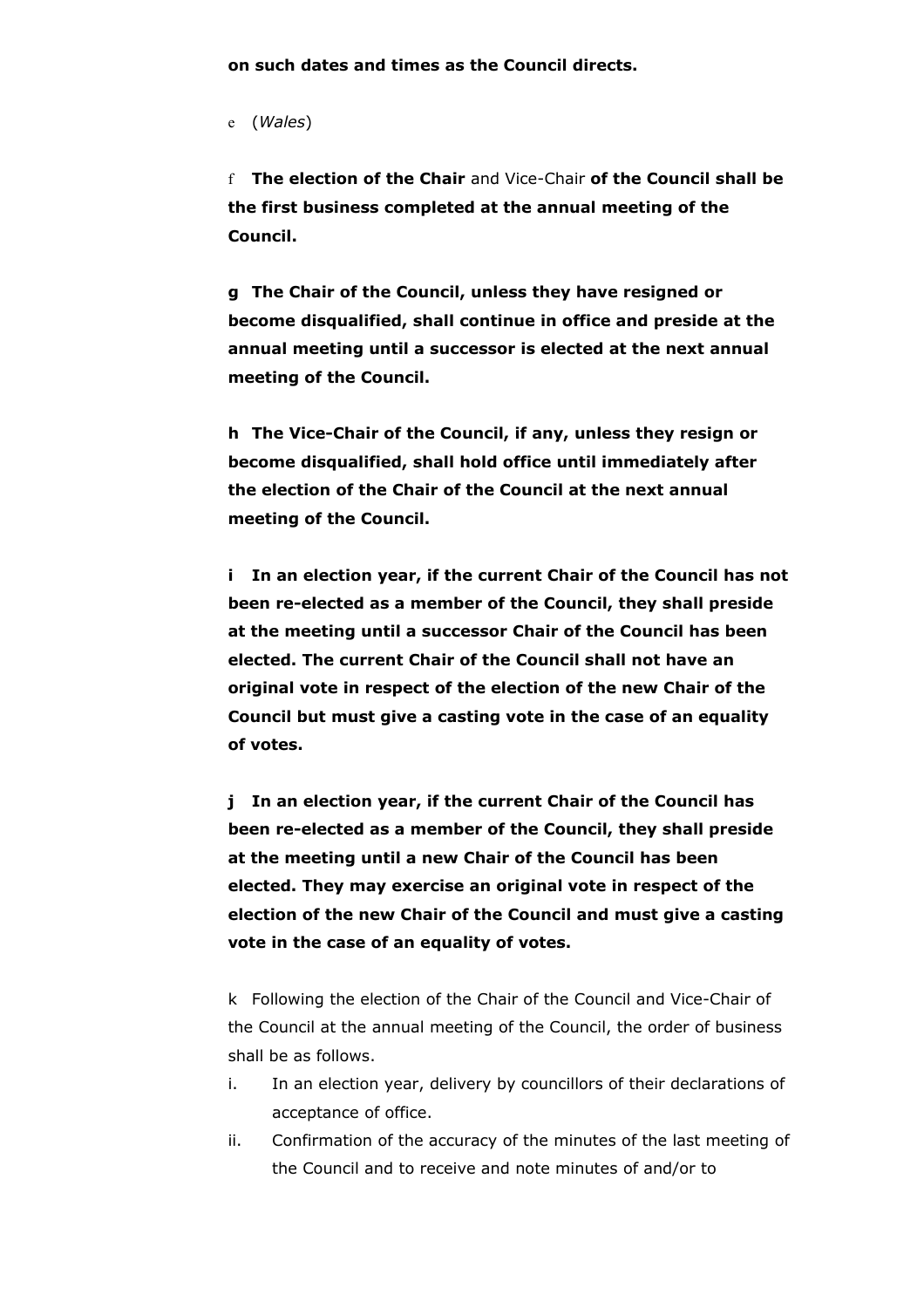determine recommendations made by committees.

- iii. Review of delegation arrangements to committees, subcommittees, employees and other local authorities.
- iv. Review of the terms of references for committees.
- v. Receipt of nominations to existing committees.
- vi. Appointment of any new committees, confirmation of the terms of reference, the number of members and receipt of nominations to them.
- vii. Review and adoption of appropriate standing orders and financial regulations.
- viii. Review of arrangements, including any charters, with other local authorities and review of contributions made to expenditure incurred by other local authorities.
- ix. Review of representation on or work with external bodies and arrangements for reporting back.
- x. (*England*) In a year of elections, if a Council's period of eligibility to exercise the power of well being expired the day before the annual meeting, to review and make arrangements to reaffirm eligibility.
- xi. Review of inventory of land and assets including buildings and office equipment.
- xii. Review and confirmation of arrangements for insurance cover in respect of all insured risks.
- xiii. Review of the Council's and/or employees' memberships of other bodies.
- xiv. Establishing or reviewing the Council's complaints procedure.
- xv. Establishing or reviewing the Council's procedures for handling requests made under the Freedom of Information Act 2000 and the Data Protection Act 1998.
- xvi. Establishing or reviewing the Council's policy for dealing with the press/media
- xvii. Setting the dates, times and place of ordinary meetings of the full Council for the year ahead.

## **3 Proper Officer**

a The Council's Proper Officer shall be either (i) the clerk or such other employee as may be nominated by the Council from time to time or (ii) such other employee appointed by the Council to undertake the role of the Proper Officer during the Proper Officer's absence. The Proper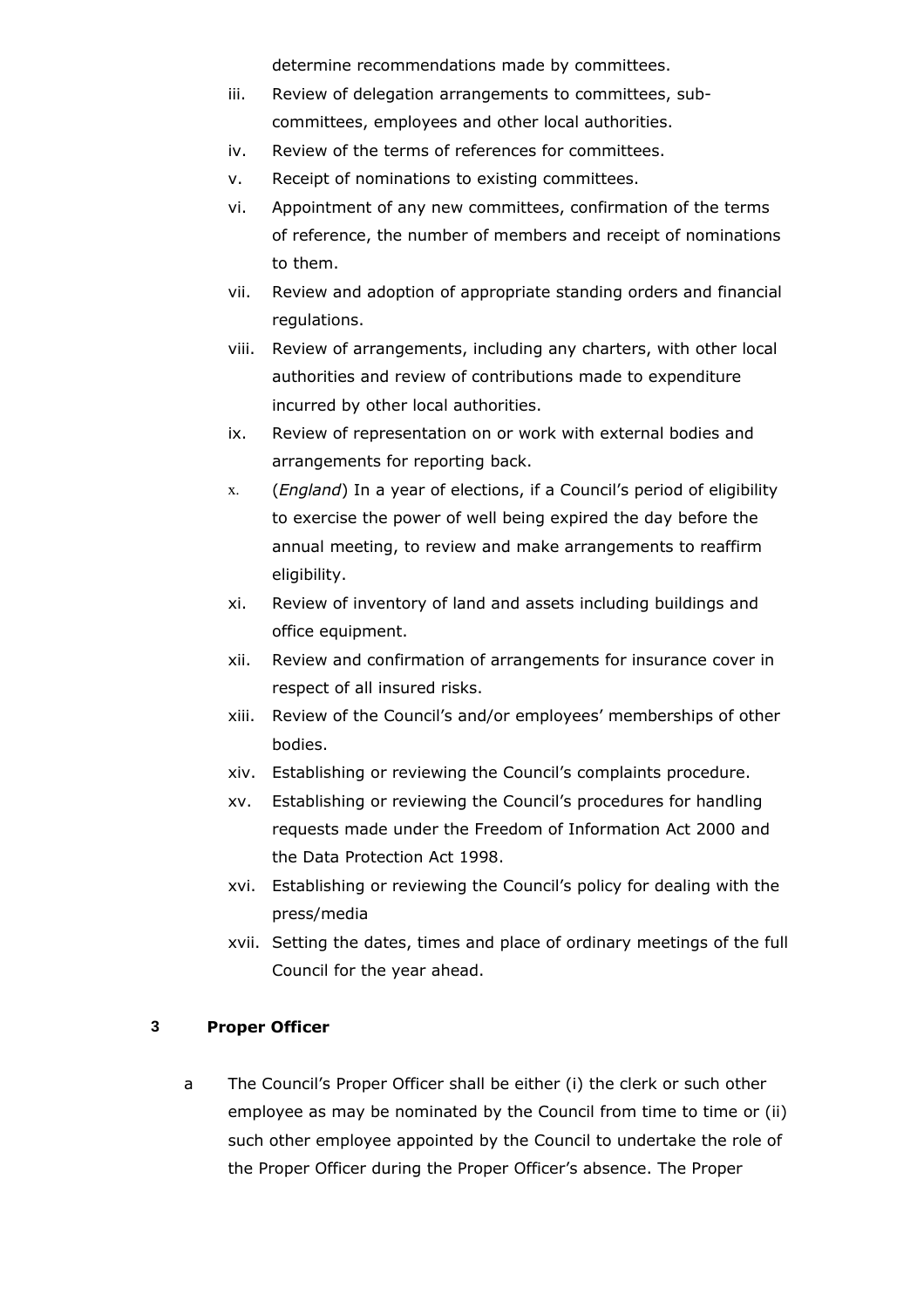Officer and the employee appointed to act as such during the Proper Officer's absence shall fulfil the duties assigned to the Proper Officer in standing orders.

- b The Council's Proper Officer shall do the following: Upon the Council having first resolved that service of summons on councillors confirming the time, date, venue and the agenda for a meeting by electronic delivery or post at their residences at least 3 clear days before a meeting is not expedient,electronically serve on councillors a summons confirming the time, date, venue and the agenda of a meeting of the Council and a meeting of a committee and a sub-committee at least 3 clear days before the meeting, provided any such email contains the electronic signature and title of the Proper Officer.
	- i. **Give public notice of the time, date, venue and agenda at least 3 clear days before a meeting of the Council or a meeting of a committee** or a sub- committee **(provided that the public notice with agenda of an extraordinary meeting of the Council convened by councillors is signed by them)**.
	- ii. Subject to standing orders 4(a)–(e) below, include in the agenda all motions in the order received unless a councillor has given notice at least 7 days before the meeting confirming his withdrawal of it.
	- iii. **Convene a meeting of full Council for the election of a new Chair of the Council, occasioned by a casual vacancy in the office, in accordance with standing order 3(b)i above**.
	- iv. Make available for inspection the minutes of meetings.
	- **v. Receive and retain copies of bye-laws made by other local authorities.**
	- **vi. Receive and retain declarations of acceptance of office from councillors.**
	- vii. Retain a copy of every councillor's register of interests and any changes to it and keep copies of the same available for inspection.
	- viii. Keep proper records required before and after meetings;
	- ix. Process all requests made under the Freedom of Information Act 2000 and Data Protection Act 1998, in accordance with and subject to the Council's procedures relating to the same.
	- x. Receive and send general correspondence and notices on behalf of the Council except where there is a resolution to the contrary.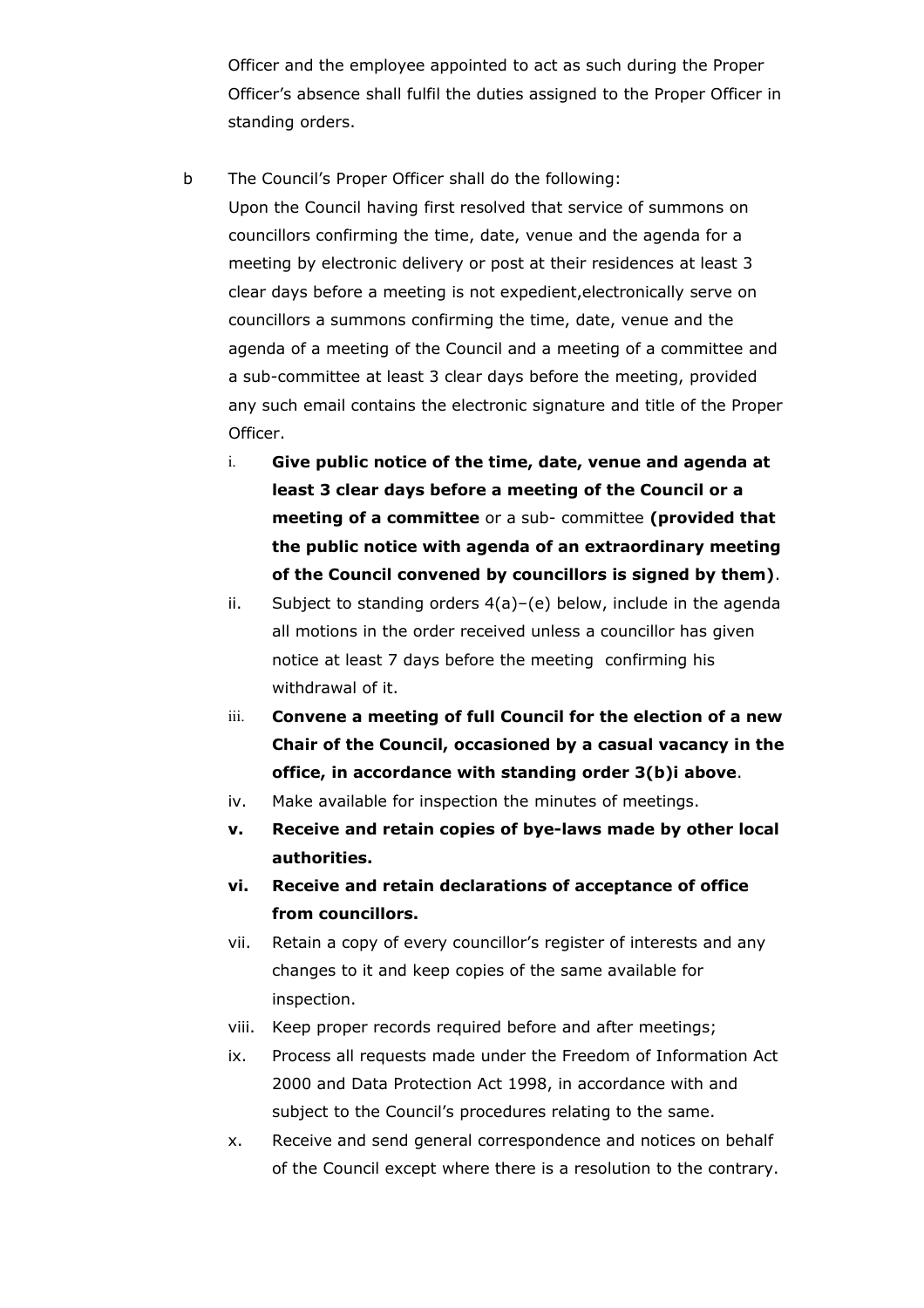- xi. Manage the organisation, storage of and access to information held by the Council in paper and electronic form.
- xii. Arrange for legal deeds to be signed by 2 councillors and witnessed (*See also model standing orders 14(a) and (b).*)
- xiii. Arrange for the prompt authorisation, approval, and instruction regarding any payments to be made by the Council in accordance with the Council's financial regulations.
- xiv. Record every planning application notified to the Council and the Council's response to the local planning authority in a book for such purpose;
- xv. Refer a planning application received by the Council to the Chair or in their absence other members of the planning Committee within 2 working days of receipt to facilitate an extraordinary meeting or decision taken under delegated powers (see standing order) if the nature of a planning application requires consideration before the next ordinary meeting of the Council.
- xvi. Action or undertake activity or responsibilities instructed by resolution or contained in standing orders.

## **4 Motions requiring written notice**

- a In accordance with standing order 3(b)(iii) above, no motion may be moved at a meeting unless it is included in the agenda and the mover has given written notice of its wording to the Council's Proper Officer at least 7 clear days before the next meeting.
- b The Proper Officer may, before including a motion in the agenda received in accordance with standing order 4(a) above, correct obvious grammatical or typographical errors in the wording of the motion.
- c If the Proper Officer considers the wording of a motion received in accordance with standing order 4(a) above is not clear in meaning, the motion shall be rejected until the mover of the motion resubmits it in writing to the Proper Officer in clear and certain language at least 7 clear days before the meeting.
- d If the wording or nature of a proposed motion is considered unlawful or improper, the Proper Officer shall consult with the Chair of the forthcoming meeting or, as the case may be, the Councillors who have convened the meeting, to consider whether the motion shall be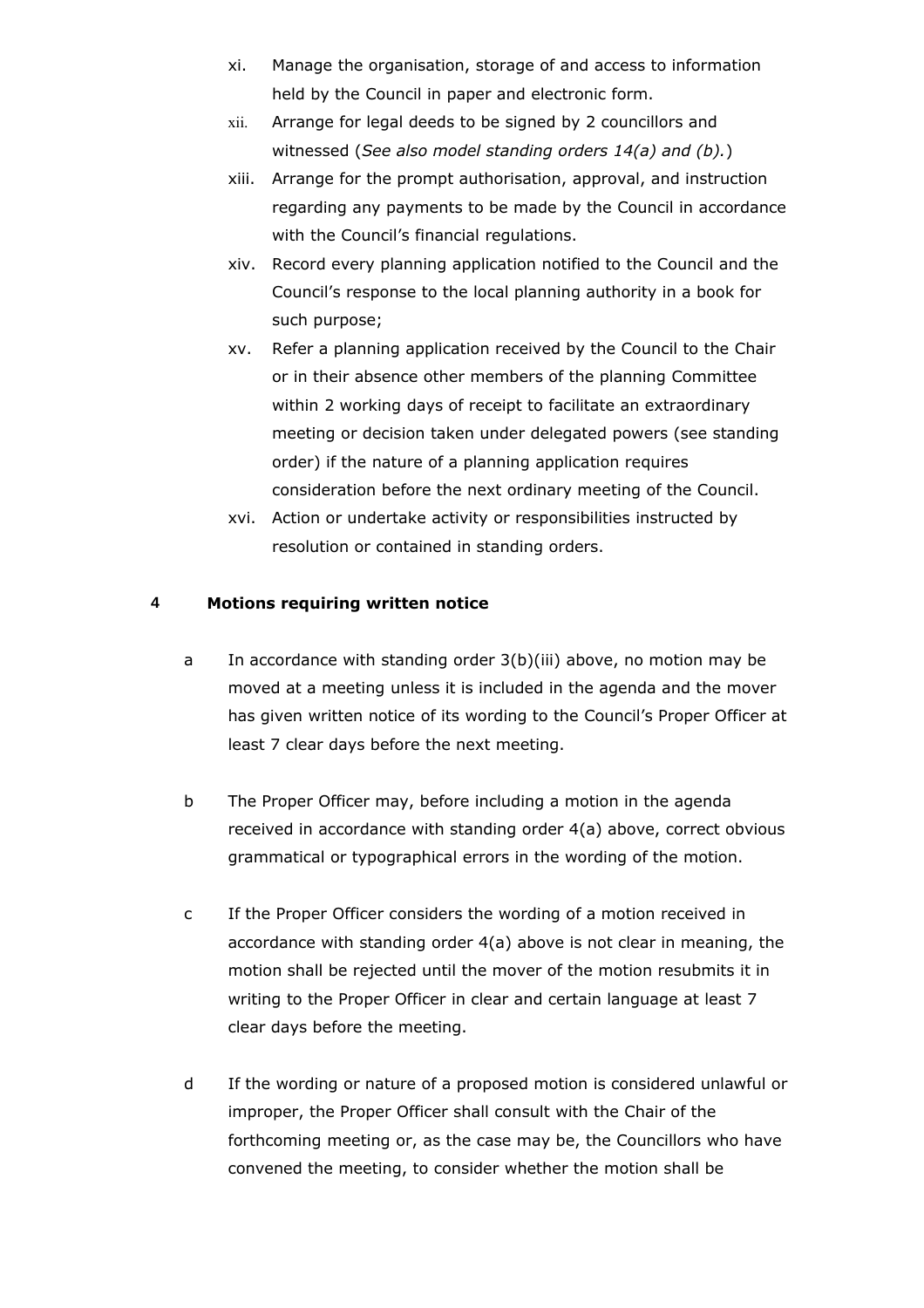included or rejected in the agenda.

- e Having consulted the Chair or councillors pursuant to standing order 4(d) above, the decision of the Proper Officer as to whether or not to include the motion in the agenda shall be final.
- f Notice of every motion received in accordance with the Council's standing orders shall be numbered in the order received and shall be entered in a book, which shall be open to inspection by all councillors.
- g Every motion rejected in accordance with the Council's standing orders shall be duly recorded with a note by the Proper Officer giving reasons for its rejection in a book for that purpose, which shall be open to inspection by all councillors.
- h Every motion and resolution shall relate to the Council's statutory functions, powers and lawful obligations or shall relate to an issue which specifically affects the Council's area or its residents.

## **5 Motions not requiring written notice**

- a Motions in respect of the following matters may be moved without written notice.
	- i. To appoint a person to preside at a meeting.
	- ii. To approve the absences of councillors.
	- iii. To approve the accuracy of the minutes of the previous meeting.
	- iv. To correct an inaccuracy in the minutes of the previous meeting.
	- v. To dispose of business, if any, remaining from the last meeting.
	- vi. To alter the order of business on the agenda for reasons of urgency or expedience.
	- vii. To proceed to the next business on the agenda.
	- viii. To close or adjourn debate.
	- ix. To refer by formal delegation a matter to a committee or to a sub-committee or an employee.
	- x. To appoint a committee or sub-committee or any councillors (including substitutes) thereto.
	- xi. To receive nominations to a committee or sub-committee.
	- xii. To dissolve a committee or sub-committee.
	- xiii. To note the minutes of a meeting of a committee or subcommittee.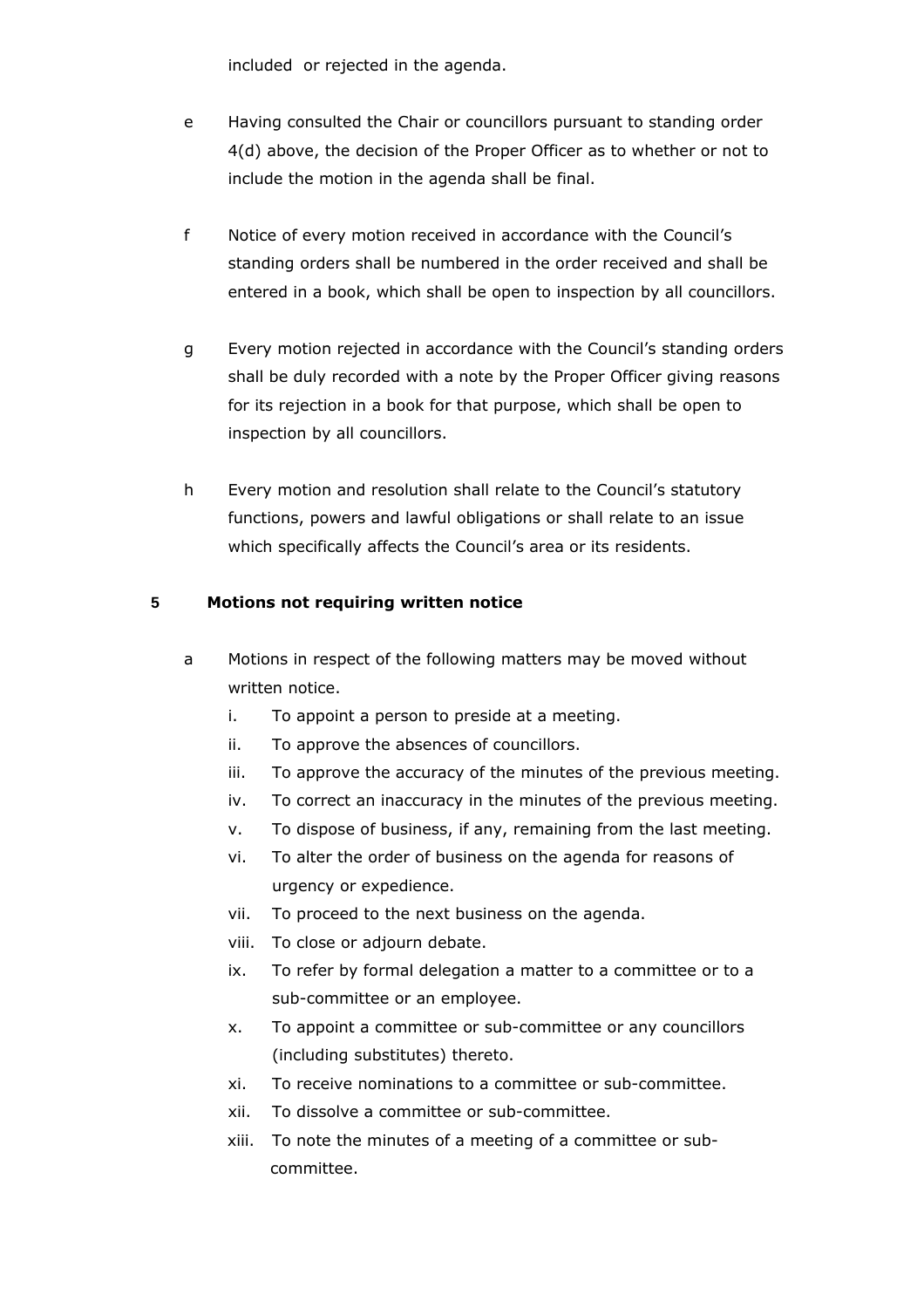- xiv. To consider a report and/or recommendations made by a committee or a sub- committee or an employee.
- xv. To consider a report and/or recommendations made by an employee, professional advisor, expert or consultant.
- xvi. To authorise legal deeds signed by two councillors and witnessed. *(See standing orders 14(a) and (b) below.)*
- xvii. To authorise the payment of monies up to £500.00.
- xviii. To amend a motion relevant to the original or substantive motion under consideration which shall not have the effect of nullifying it.
- xix. To extend the time limit for speeches.
- xx. To exclude the press and public for all or part of a meeting.
- xxi. To silence or exclude from the meeting a Councillor or a member of the public for disorderly conduct.
- xxii. To give the consent of the Council if such consent is required by standing orders.
- **xxiii.To suspend any standing order except those which are mandatory by law.**
- xxiv. To adjourn the meeting.
- xxv. To appoint representatives to outside bodies and to make arrangements for those representatives to report back the activities of outside bodies.
- xxvi. To answer questions from councillors.
- b If a motion falls within the terms of reference of a committee or subcommittee or within the delegated powers conferred on an employee, a referral of the same may be made to such committee or subcommittee or employee provided that the Chair may direct for it to be dealt with at the present meeting for reasons of urgency or expedience.

# **6 Rules of debate**

- a Motions included in an agenda shall be considered in the order that they appear on the agenda unless the order is changed at the Chair's direction for reasons of expedience.
- b Subject to standing orders 4(a)–(e) above, a motion shall not be considered unless it has been proposed and seconded.
- c Subject to standing order 3(b)(iii) above, a motion included in an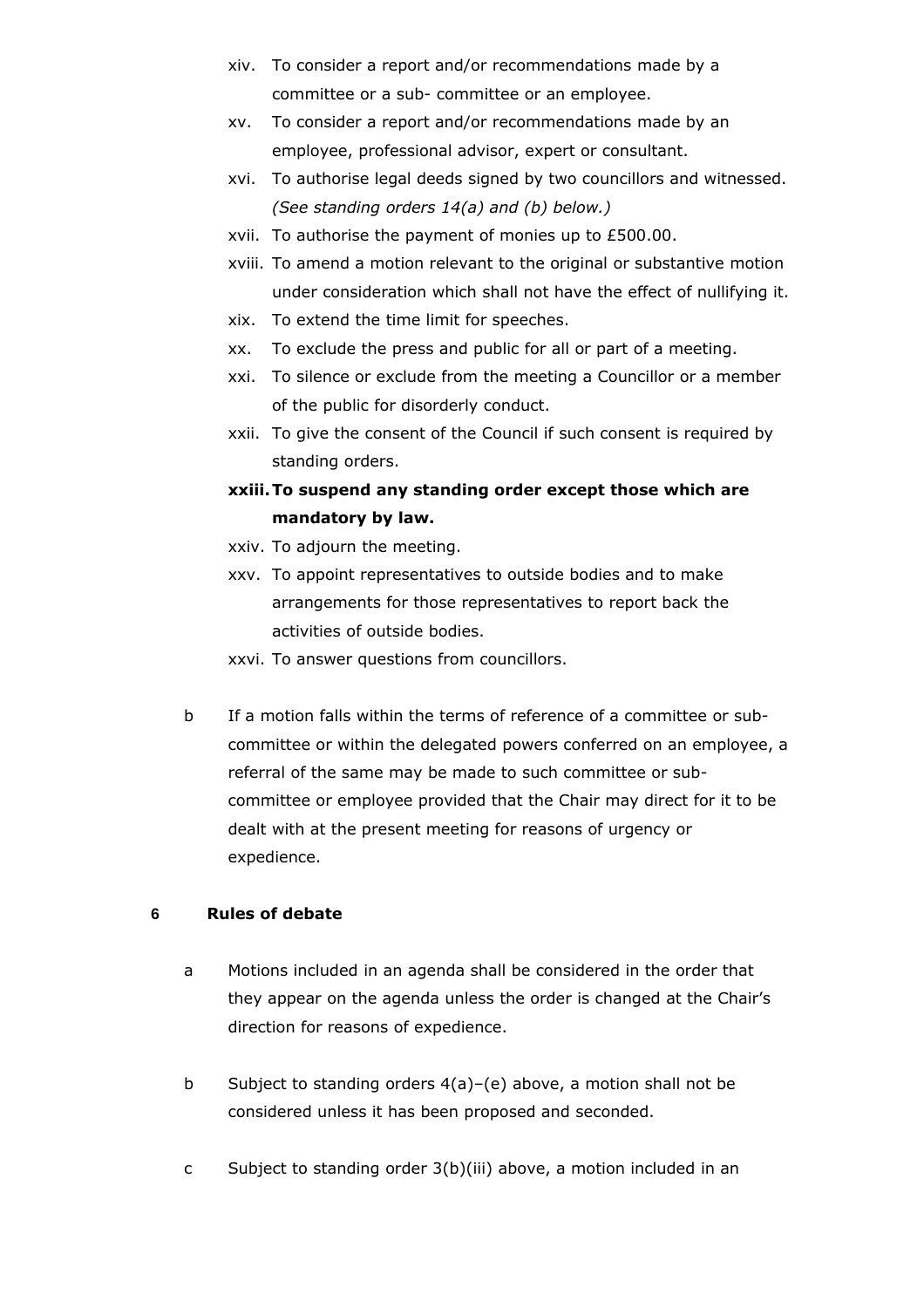agenda not moved by the councillor who tabled it, may be treated as withdrawn.

- d A motion to amend an original or substantive motion shall not be considered unless proper notice has been given after the original or substantive motion has been seconded and notice of such amendment, shall, if required by the Chair, be reduced to writing and handed to the Chair who shall determine the order in which they are considered.
- e A Councillor may move amendments to his own motion. If a motion has already been seconded, an amendment to it shall be with the consent of the seconder.
- f Any amendment to a motion shall be either:
	- i. to leave out words;
	- ii. to add words;
	- iii. to leave out words and add other words.
- g A proposed or carried amendment to a motion shall not have the effect of rescinding the original or substantive motion under consideration.
- h Only one amendment shall be moved and debated at a time, the order of which shall be directed by the Chair. No further amendment to a motion shall be moved until the previous amendment has been disposed of.
- i Subject to Standing Order 6(h) above, one or more amendments may be discussed together if the Chair considers this expedient but shall be voted upon separately.
- j Pursuant to standing order 6(h) above, the number of amendments to an original or substantive motion, which may be moved by a councillor, is limited to one.
- k If an amendment is not carried, other amendments shall be moved in the order directed by the Chair.
- l If an amendment is carried, the original motion, as amended, shall take the place of the original motion and shall become the substantive motion upon which any further amendment may be moved.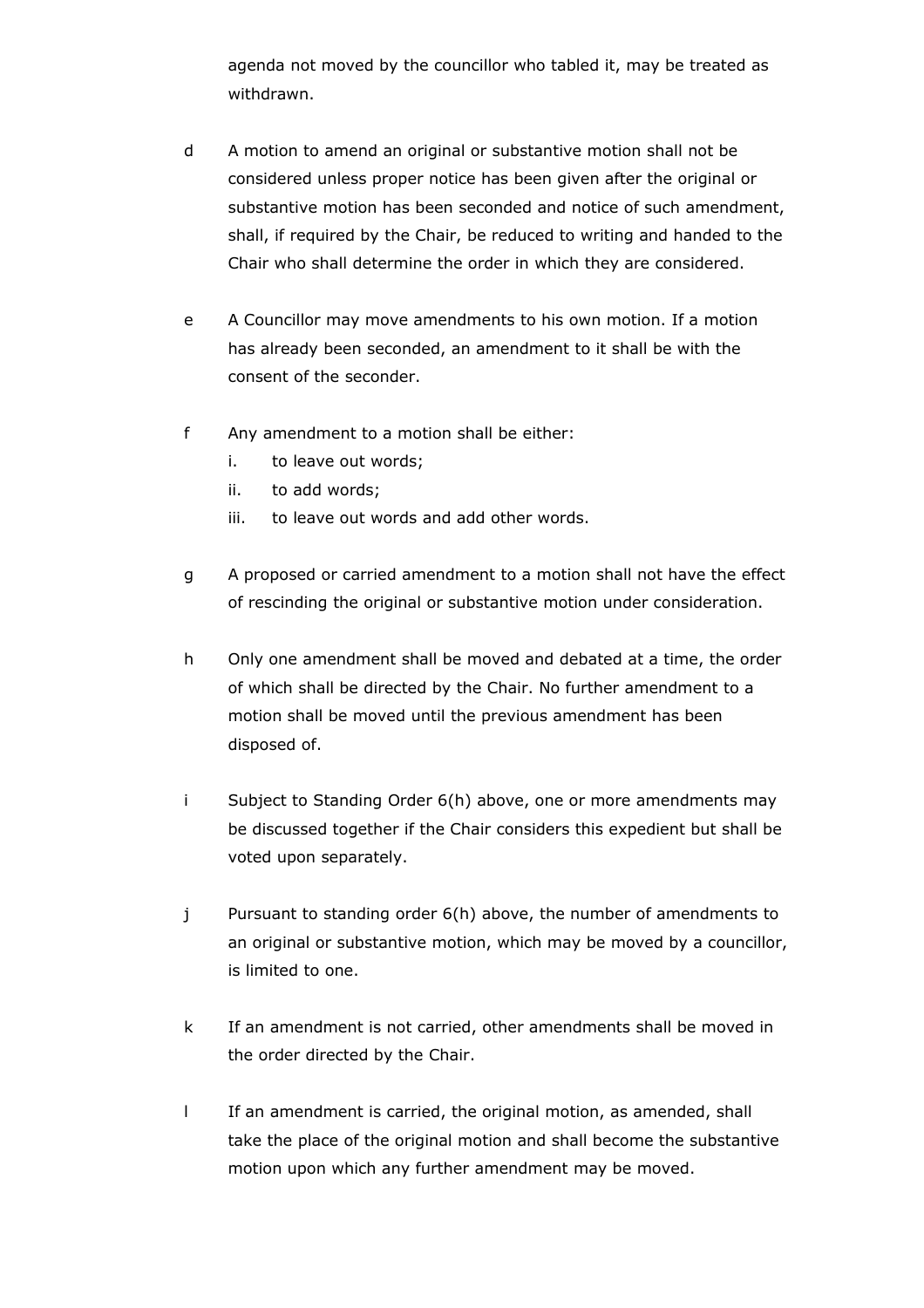- m The mover of a motion or the mover of an amendment shall have a right of reply, not exceeding 5 minutes.
- n Where a series of amendments to an original motion are carried, the mover of the original motion shall have a right of reply in respect of the substantive motion at the very end of debate and immediately before it is put to the vote.
- o Subject to standing orders 6(m) and (n) above, a councillor may not speak further in respect of any one motion except to speak once on an amendment moved by another councillor or to make a point of order or to give a personal explanation.
- p During the debate of a motion, a councillor may interrupt only on a point of order or a personal explanation and the councillor who was interrupted shall stop speaking. A Councillor raising a point of order shall identify the standing order which he considers has been breached or specify the irregularity in the meeting he is concerned by.
- q A point of order shall be decided by the Chair and their decision shall be final.
- r With the consent of the seconder and/or of the meeting, a motion or amendment may be withdrawn by the proposer. A councillor shall not speak upon the said motion or amendment unless permission for the withdrawal of the motion or amendment has been refused.
- s Subject to standing order 6(o) above, when a councillor's motion is under debate no other motion shall be moved except:
	- i. to amend the motion;
	- ii. to proceed to the next business;
	- iii. to adjourn the debate;
	- iv. to put the motion to a vote;
	- v. to ask a person to be silent or for him to leave the meeting;
	- vi. to refer a motion to a committee or sub-committee for consideration;
	- vii. to exclude the public and press;
	- viii. to adjourn the meeting;
	- ix. to suspend any standing order, except those which are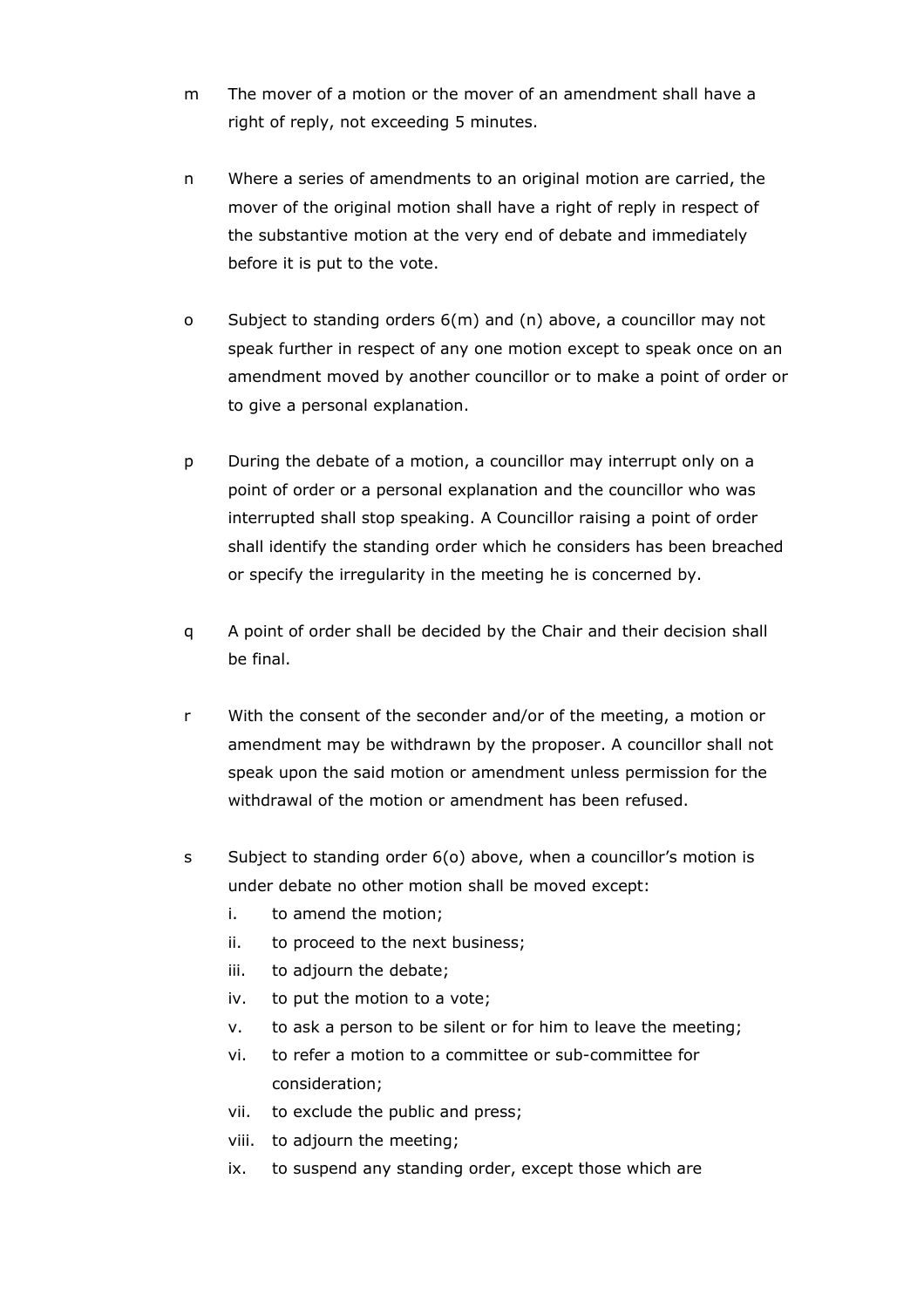mandatory.

t In respect of standing order 6(s)(iv) above, the Chair shall first be satisfied that the motion has been sufficiently debated before it is seconded and put to the vote. The Chair shall call upon the mover of the motion under debate to exercise or waive his right of reply and shall put the motion to the vote after that right has been exercised or waived. The adjournment of a debate or of the meeting shall not prejudice the mover's right of reply at the resumption.

## **7 Code of conduct (England)**

*See also model standing orders 1(d)–(i) above A revised statutory code of conduct is expected to come into force in 2010*

# **a All councillors shall observe the code of conduct adopted by the Council.**

b All councillors shall, if possible, undertake training in the code of conduct within 6 months of the delivery of their declaration of acceptance of office.

**c If paragraph 12(2) of the code of conduct contained in the Local Authorities (Model Code of Conduct) Order 2007 (SI No.1159) has been adopted by the Council or pursuant to relevant provisions in a statutory code of conduct in force at the time, councillors may exercise the rights contained in standing order 7(d) below only if members of the public are permitted to (i) make representations, (ii) answer questions and (iii) give evidence relating to the business being transacted.**

**d Councillors with a prejudicial interest in relation to any item of business being transacted at a meeting may (i) make representations, (ii) answer questions and (iii) give evidence relating to the business being transacted but must, thereafter, leave the room or chamber.**

## **8 Questions**

a A councillor may seek an answer to a question concerning any business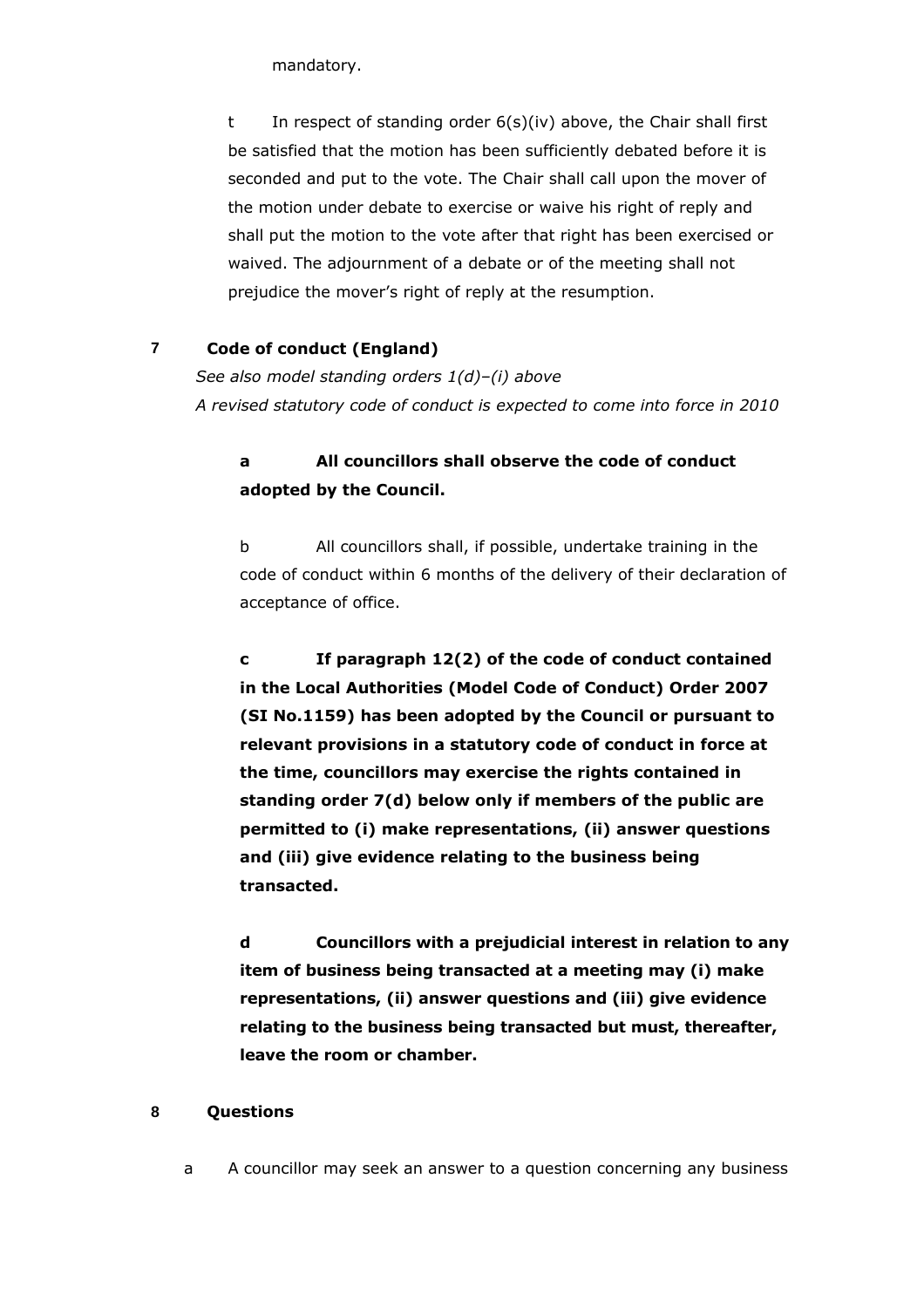of the Council provided 3 clear days notice of the question has been given to the Proper Officer.

- b Questions not related to items of business on the agenda for a meeting shall only be asked during the part of the meeting set aside for such questions.
- c Every question shall be put and answered without discussion.

# **9 Minutes**

- a If a copy of the draft minutes of a preceding meeting has been circulated to councillors no later than the day of service of the summons to attend the scheduled meeting they shall be taken as read.
- b No discussion of the draft minutes of a preceding meeting shall take place except in relation to their accuracy. A motion to correct an inaccuracy in the minutes shall be raised in accordance with standing order 5(a)(iv) above.
- c Minutes, including any amendment to correct their accuracy, shall be confirmed by resolution and shall be signed by the Chair of the meeting and stand as an accurate record of the meeting to which the minutes relate.
- d If the Chair of the meeting does not consider the minutes to be an accurate record of the meeting to which they relate, they shall sign the minutes and include a paragraph in the following terms or to the same effect:

"The Chair of this meeting does not believe that the minutes of the meeting of the East Chiltington Parish Council held on [date] in respect of () were a correct record but this view was not upheld by the majority of the East Chiltington Parish Council and the minutes are confirmed as an accurate record of the proceedings."

e Upon a resolution which confirms the accuracy of the minutes of a meeting, any previous draft minutes or recordings of the meeting shall be destroyed.

## **10 Disorderly conduct**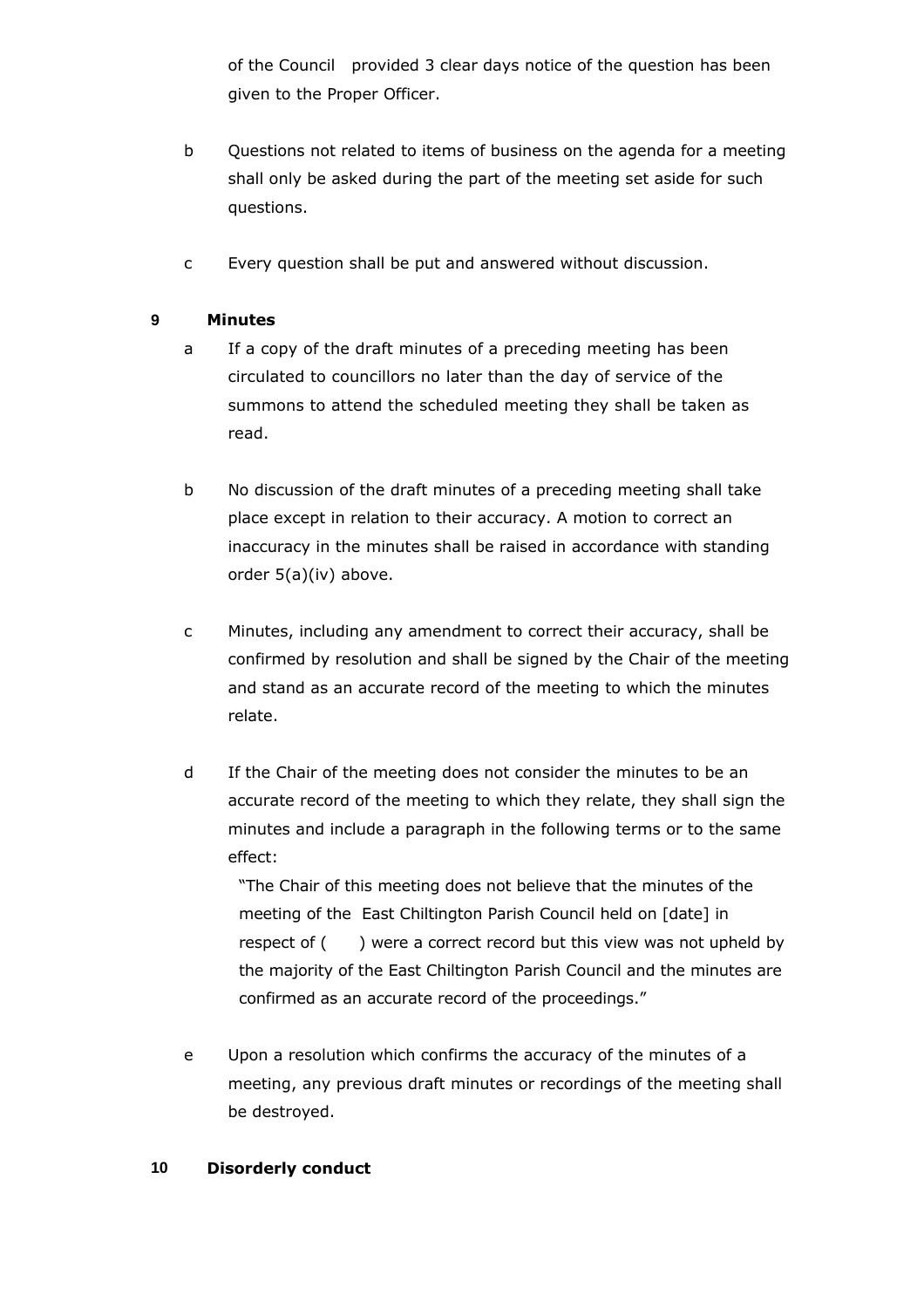- a No person shall obstruct the transaction of business at a meeting or behave offensively or improperly.
- b If, in the opinion of the Chair, there has been a breach of standing order 10(a) above, the Chair shall express that opinion and thereafter any councillor (including the Chair) may move that the person be silenced or excluded from the meeting, and the motion, if seconded, shall be put forthwith and without discussion.
- c If a resolution made in accordance with standing order 10(b) above, is disobeyed, the Chair may take such further steps as may reasonably be necessary to enforce it and/or he may adjourn the meeting.

## **11 Rescission of previous resolutions**

- a A resolution (whether affirmative or negative) of the Council shall not be reversed within 6 months except either by a special motion, the written notice whereof bears the names of at least 3 councillors of the Council, or by a motion moved in pursuance of the report or recommendation of a committee.
- b When a special motion or any other motion moved pursuant to standing order 11(a) above has been disposed of, no similar motion may be moved within a further 6 months.

## **12 Voting on appointments**

a Where more than 2 persons have been nominated for a position to be filled by the Council and none of those persons has received an absolute majority of votes in their favour, the name of the person having the least number of votes shall be struck off the list and a fresh vote taken. This process shall continue until a majority of votes is given in favour of one person. Any tie may be settled by the Chair's casting vote.

# **13 Expenditure**

a Any expenditure incurred by the Council shall be in accordance with the Council's financial regulations.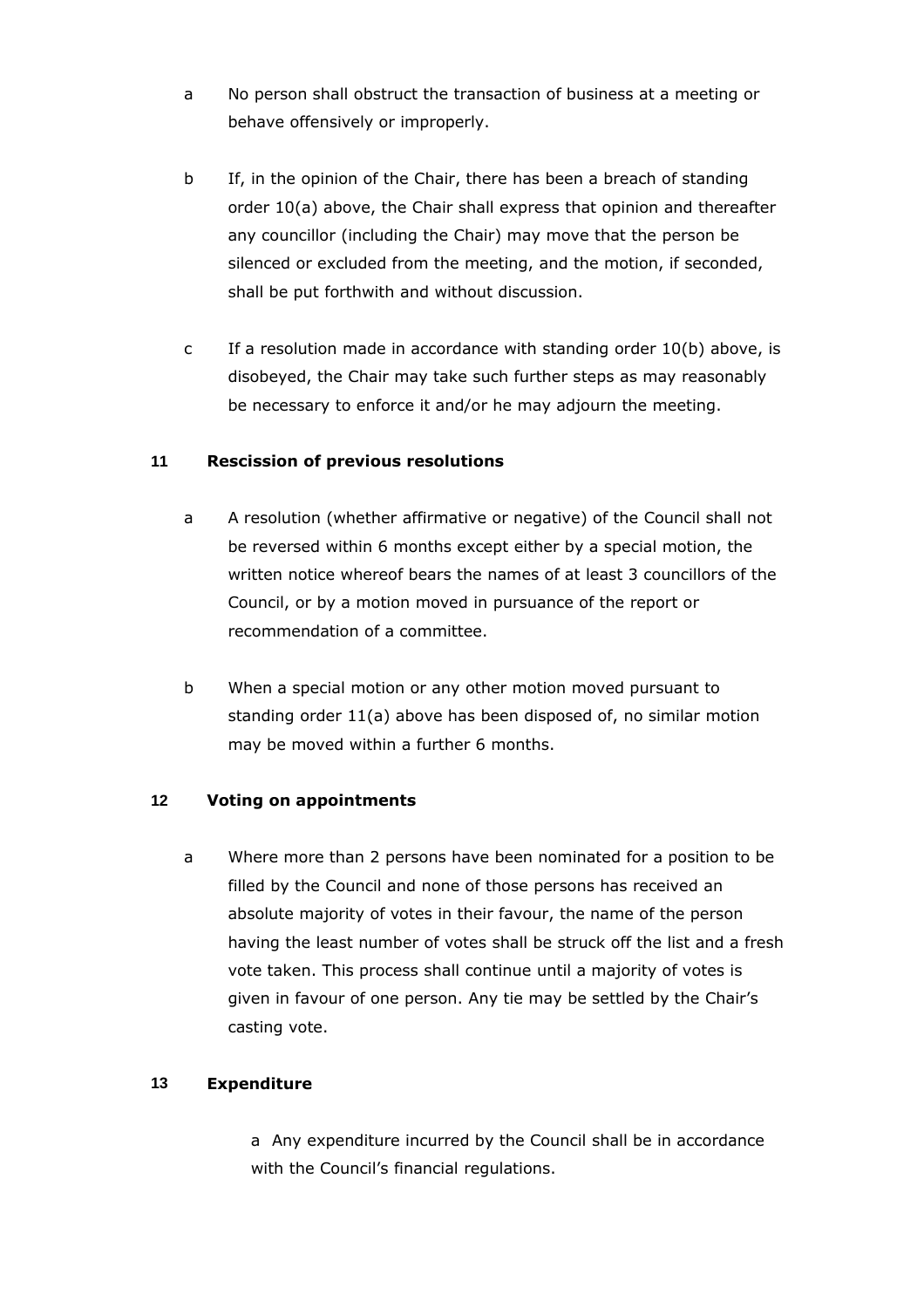**b The Council's financial regulations shall be reviewed once a year.**

**c The Council's financial regulations may make provision for the authorisation of the payment of money in exercise of any of the Council's functions to be delegated to a committee, sub-committee or to an employee.**

d East Chiltington Parish Council may pay to its members, travelling and subsistence allowances in respect of travel undertaken or incurred in connection with the performance of any duty approved by the council. The cost of childcare will be paid direct to the carer if the council agrees the expense was in respect of approved duties.

Council will maintain records of payments made.

## **14 Execution and sealing of legal deeds**

*See also standing order 5(a)(xvi) above*

- a A legal deed shall not be executed on behalf of the Council unless the same has been authorised by a resolution.
- **b In accordance with a resolution made under standing order 14(a) above, any two members of the Council, may sign, on behalf of the Council, any deed required by law and the Proper Officer shall witness their signatures.**

## **15 Committees**

*See also standing order 1 above* 

- a The Council may, at its annual meeting, appoint standing committees and may at any other time appoint such other committees as may be necessary, and:
	- i. shall determine their terms of reference;
	- ii. may permit committees to determine the dates of their meetings;
	- iii. shall appoint and determine the term of office of councillor or non-councillor members of such a committee (unless the appointment of non-councillors is prohibited by law) so as to hold office no later than the next annual meeting;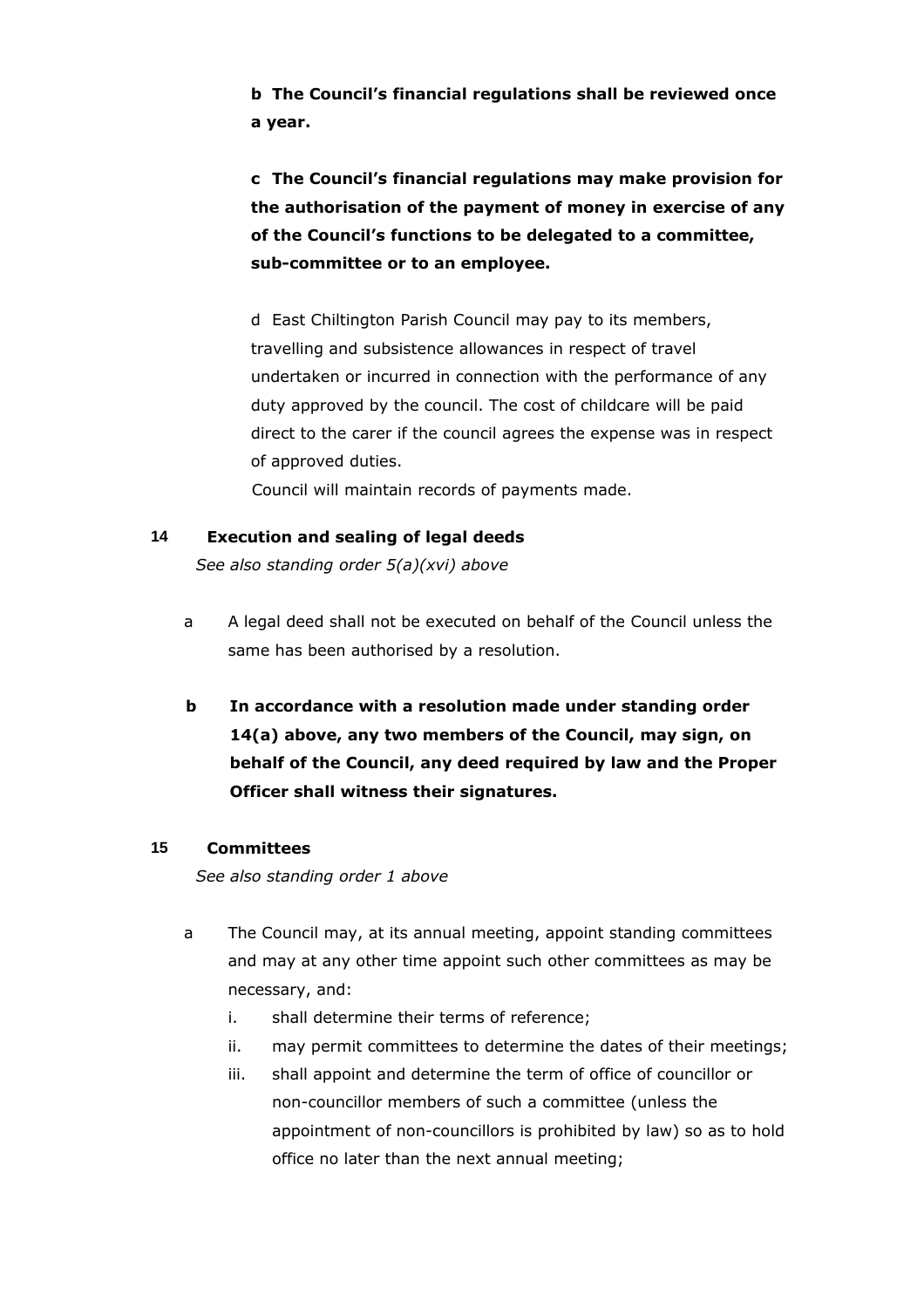- iv. may appoint substitute councillors to a committee whose role is to replace ordinary councillors at a meeting of a committee if ordinary councillors of the committee have confirmed to the Proper Officer 7 days before the meeting that they are unable to attend;
- v. The council may replace a committee member by a substitute member (in accordance with standing order 15(a)(iv) above)
- vi. may in accordance with standing orders, dissolve a committee at any time.

# **16 Sub-committees**

*See also standing order 1 above*

a Unless there is a Council resolution to the contrary, every committee may appoint a sub-committee whose terms of reference and members shall be determined by resolution of the committee.

## **17 Extraordinary meetings**

*See also standing order 1 above*

- **a The Chair of the Council may convene an extraordinary meeting of the Council at any time.**
- **b If the Chair of the Council does not or refuses to call an extraordinary meeting of the Council within 7 days of having been requested to do so by two councillors, those two councillors may convene an extraordinary meeting of the Council. The statutory public notice giving the time, venue and agenda for such a meeting must be signed by the two councillors.**
- c The Chair of a committee (or a sub-committee) may convene an extraordinary meeting of the committee or sub-committee at any time.
- d If the Chair of a committee (or a sub-committee) does not or refuses to call an extraordinary meeting within 14 days of having been requested by to do so by 3 councillors, those 3 councillors may convene an extraordinary meeting of a committee (or a subcommittee). The statutory public notice giving the time, venue and agenda for such a meeting must be signed by 3 councillors.

## **18 Advisory committees**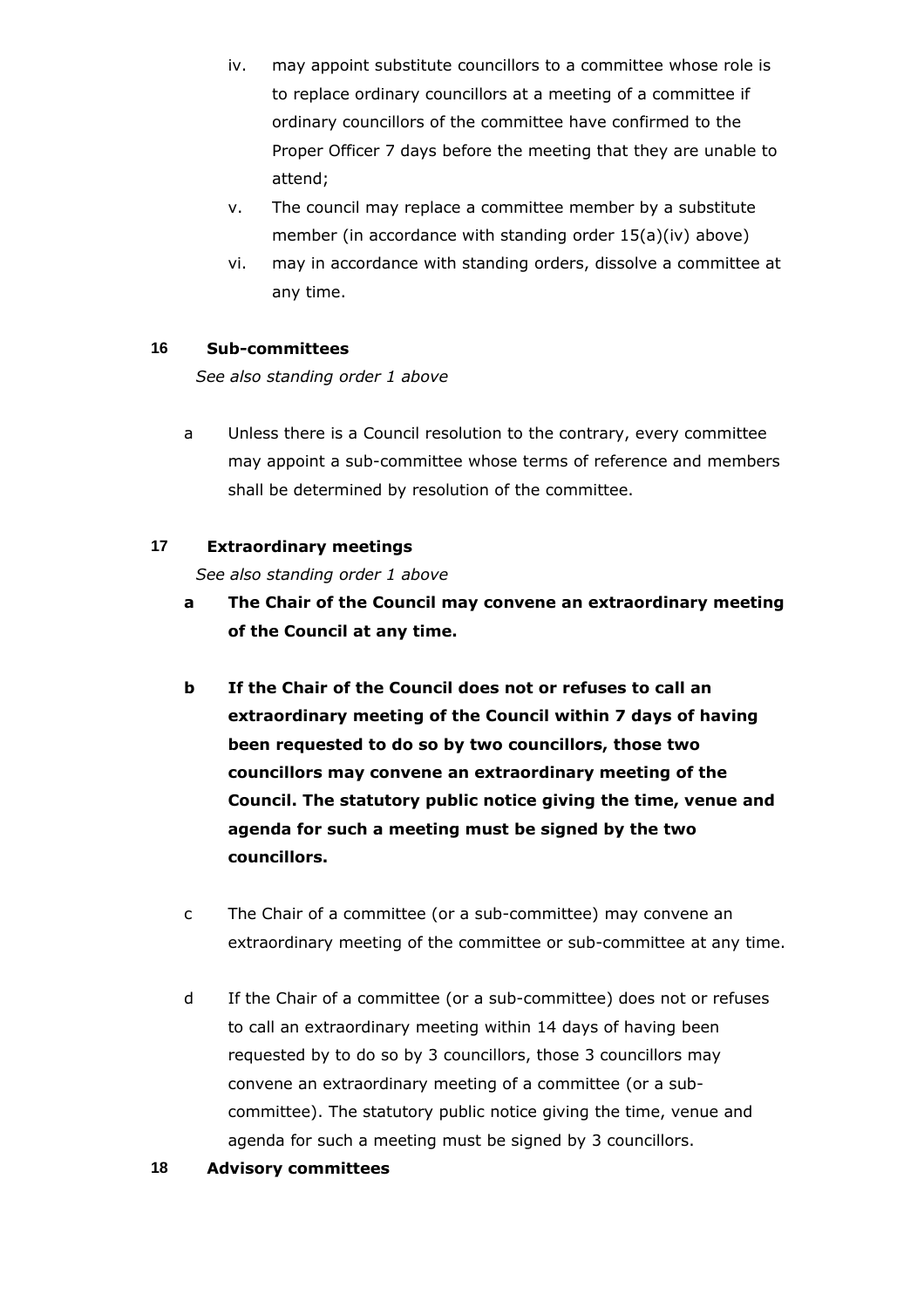*See also standing order 1 above*

- a The Council may appoint advisory committees comprised of a number of councillors and non-councillors.
- b Advisory committees and any sub-committees may consist wholly of persons who are non-councillors.

# **19 Accounts and Financial Statement**

- a All payments by the Council shall be authorised, approved and paid in accordance with the Council's financial regulations, which shall be reviewed at least annually.
- b The Responsible Financial Officer shall supply to each councillor as soon as practicable after 31 March, 30 June, 30 September and 31 December in each year a statement summarising the Council's receipts and payments for the each quarter and the balances held at the end of a quarter. This statement should include a comparison with the budget for the financial year. A Financial Statement prepared on the appropriate accounting basis (receipts and payments, or income and expenditure) for a year to 31 March shall be presented to each councillor before the end of the following month of May. The Statement of Accounts of the Council (which is subject to audit), including the annual governance statement, shall be presented to Council for formal approval before 30 June.

# **20 Estimates/precepts**

- a **The Council shall approve written estimates for the coming financial year** at its meeting before the end of January.
- b Any committee desiring to incur expenditure shall give the Proper Officer a written estimate of the expenditure recommended for the coming year no later than December.

# **21 Canvassing of and recommendations by councillors**

a Canvassing councillors or the members of a committee or subcommittee, directly or indirectly, for appointment to or by the Council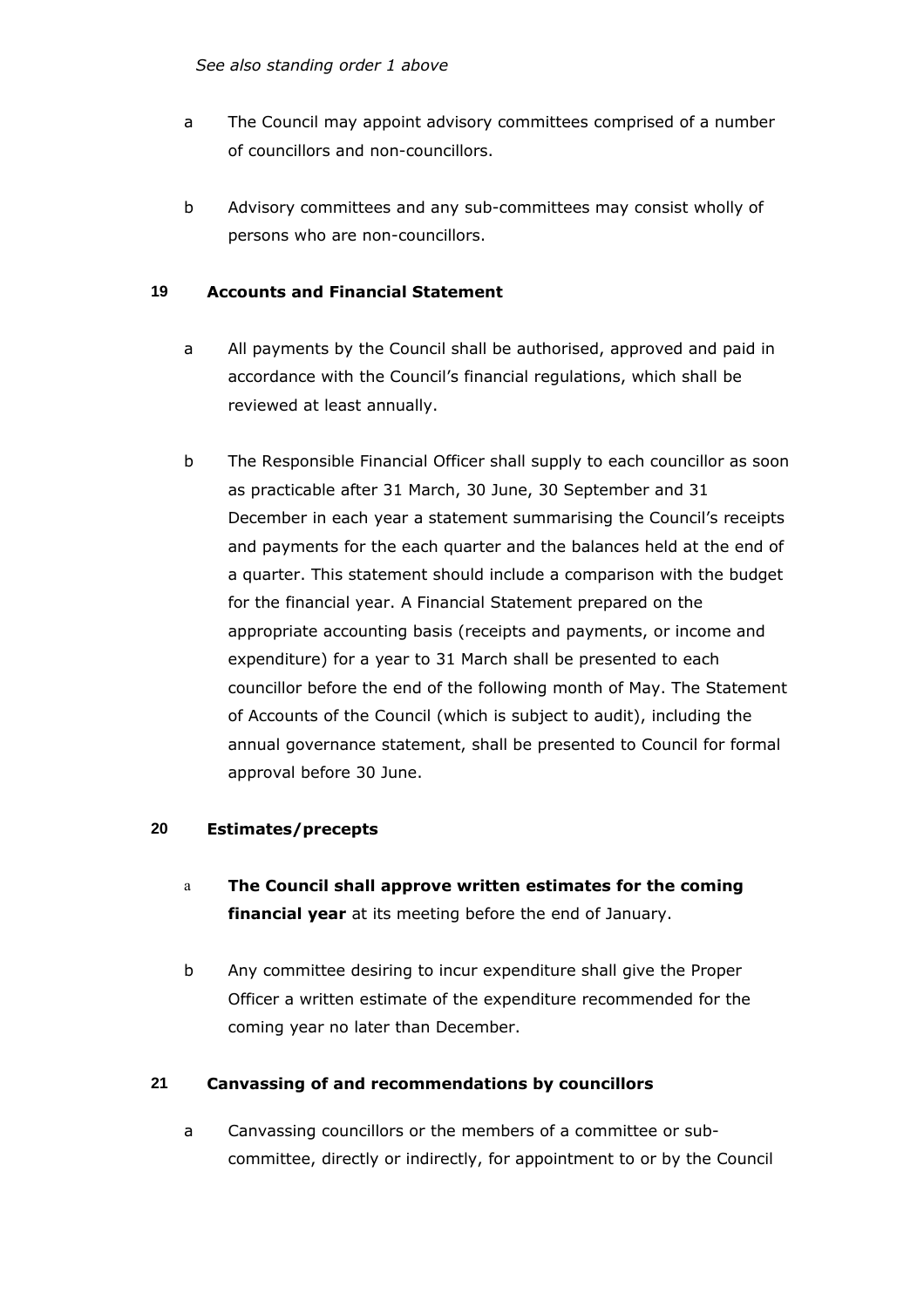shall disqualify the candidate from such an appointment. The Proper Officer shall disclose the requirements of this standing order to every candidate.

- b A councillor or a member of a committee or sub-committee shall not solicit a person for appointment to or by the Council or recommend a person for such appointment or for promotion; but, nevertheless, any such person may give a written testimonial of a candidate's ability, experience or character for submission to the Council with an application for appointment.
- c This standing order shall apply to tenders as if the person making the tender were a candidate for an appointment.

## **22 Inspection of documents**

a Subject to standing orders to the contrary or in respect of matters which are confidential, a councillor may, for the purpose of his official duties (but not otherwise), inspect any document in the possession of the Council or a committee or a sub-committee, and request a copy for the same purpose. The minutes of meetings of the Council, its committees or sub-committees shall be available for inspection by councillors.

## **23 Unauthorised activities**

a Unless authorised by a resolution, no individual councillor shall in the name or on behalf of the Council, a committee or a sub-committee:

i. inspect any land and/or premises which the Council has a right or duty to inspect; or

ii. issue orders, instructions or directions.

## **24 Confidential business**

- a Councillors shall not disclose information given in confidence or which they believe, or ought to be aware is of a confidential nature.
- b A councillor in breach of the provisions of standing order 24(a) above may be removed from a committee or a sub-committee by a resolution of the Council.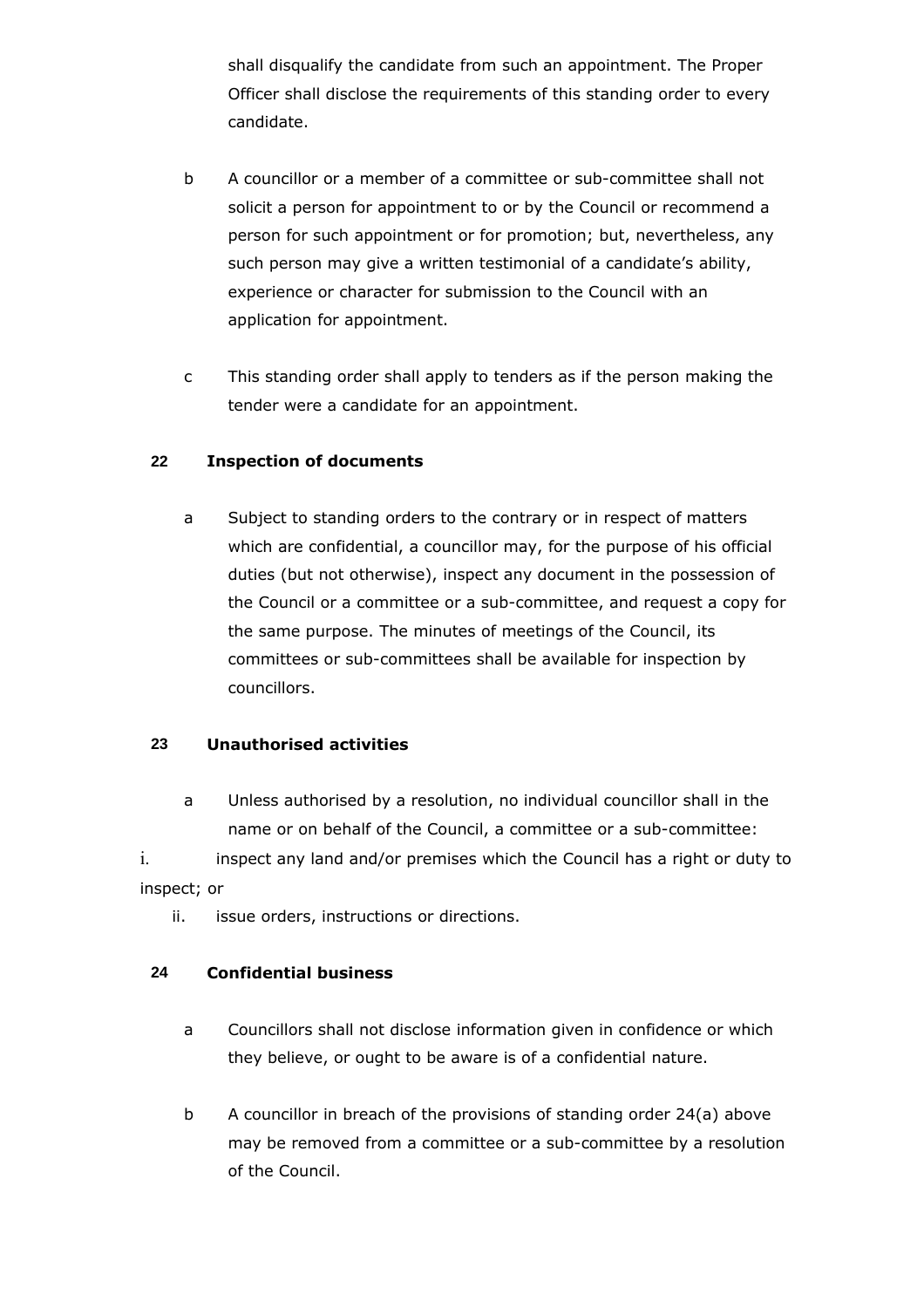## **25 Power of well-being (England)**

- **a Before exercising the power to promote well-being, a meeting of the full Council shall have passed a resolution to confirm it has satisfied the prescribed statutory criteria required to qualify as an eligible parish council.**
- b The Council's period of eligibility begins on the date that the resolution under standing order 25 (a) above was made and expires on the day before the annual meeting of the Council that takes place in a year of ordinary elections.
- **c After the expiry of its preceding period of eligibility, the Council continues to be an eligible council solely for the purpose of completing any activity undertaken in the exercise of the power to promote well-being which was not completed before the expiry of the Council's preceding period of eligibility referred to in standing order 25(b) above.**

## **26 Matters affecting council employees**

- a If a meeting considers any matter personal to a Council employee, it shall not be considered until the Council has decided whether or not the press and public shall be excluded pursuant to standing order 1(c) above.
- b Subject to the Council's policy regarding absences from work, the Council's most senior employee shall notify the Chair of any absence occasioned by illness or urgency and that person shall report such absence to the Council at its next meeting.
- c The Chair of the council shall conduct a review of the performance and/or appraisal of the clerk and shall keep a written record of it. The review and/or appraisal shall be reported back and shall be subject to approval by resolution by council.

d Subject to the Council's policy regarding the handling of grievance matters, the Council's most senior employee shall contact the Chair of the council in respect of an informal or formal grievance matter, and this matter shall be reported back and progressed by resolution of council.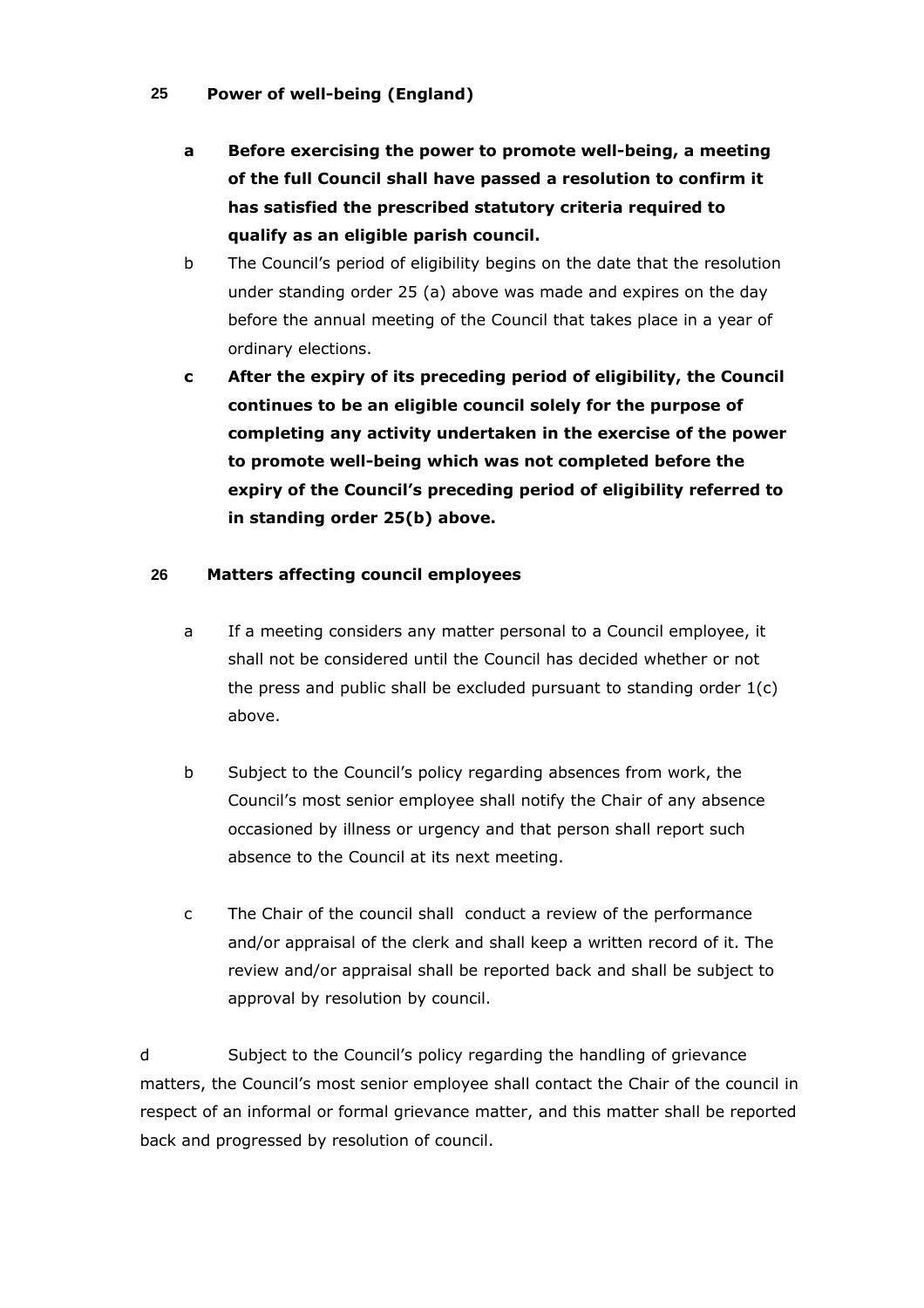- e Subject to the Council's policy regarding the handling of grievance and disciplinary matters, if an informal or formal grievance matter raised by the clerk relates to the Chair of the council, this shall be communicated to another member of council, which shall be reported back and progressed by resolution of the council.
- f Any persons responsible for all or part of the management of Council employees shall keep written records of all meetings relating to their performance, and capabilities, grievance and disciplinary matters.
- g The Council shall keep written records relating to employees secure. All paper records shall be secured under lock and electronic records shall be password protected.
- h Records documenting reasons for an employee's absence due to ill health or details of a medical condition shall be made available only to those persons with responsibility for the same.
- i Only persons with line management responsibilities shall have access to employee records referred to in standing orders 26(g) and (h) above if so justified.
- j Access and means of access by keys and/or computer passwords to records of employment referred to in standing orders 26(g) and (h) above shall be provided only to the clerk and the Chair of the Council

## **27 Freedom of** *Information Act 2000*

- a All requests for information held by the Council shall be processed in accordance with the Council's policy in respect of handling requests under the Freedom of Information Act 2000.
- b Correspondence from, and notices served by, the Information Commissioner shall be referred by the clerk to the chairman of the council. The clerk shall have the power to do anything to facilitate compliance with the Freedom of Information Act 2000 including exercising the powers of the Proper Officer in respect of Freedom of Information requests set out under standing order  $3(b)(x)$  above.

## **28 Relations with the press/media**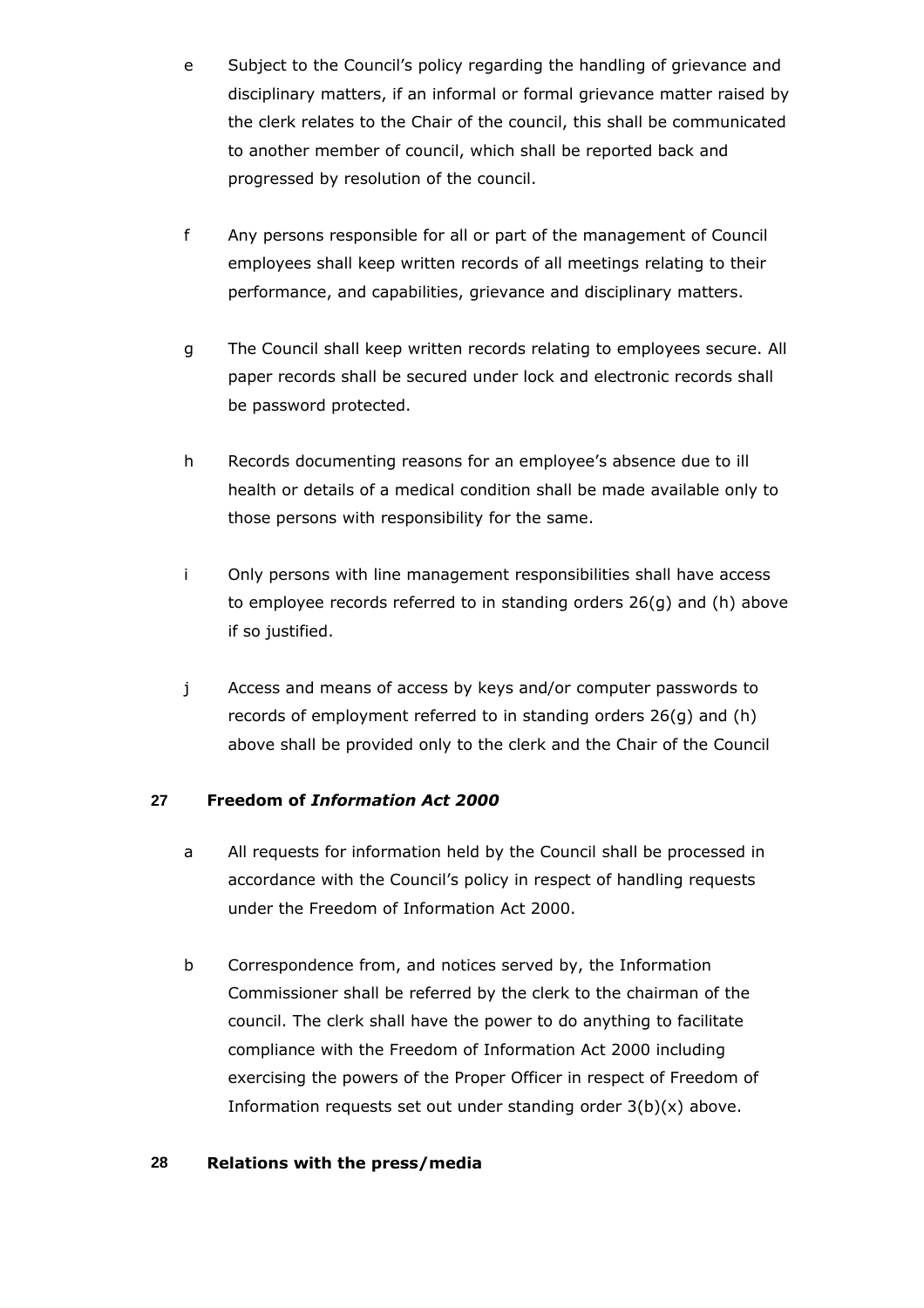- a All requests from the press or other media for an oral or written statement or comment from the Council shall be processed in accordance with the Council's policy in respect of dealing with the press and/or other media.
- b In accordance with the Council's policy in respect to dealing with the press and/or other media, councillors shall not, in their official capacity, provide oral or written statements or written articles to the press or other media.

# **29 Liaison with District and County or Unitary Councillors**

- a An invitation to attend a meeting of the Council shall be sent, together with the agenda, to the councillor of the District and County Council representing its electoral ward.
- b Unless the Council otherwise orders, a copy of each letter sent to the District or County Council shall be sent to the District or County councillor representing its electoral ward.

## **30 Financial matters**

- a The Council shall consider and approve financial regulations drawn up by the Responsible Financial Officer, which shall include detailed arrangements in respect of the following:
	- i. the accounting records and systems of internal control;
	- ii. the assessment and management of financial risks faced by the Council;
	- iii. the work of the Internal Auditor and the receipt of regular reports from the Internal Auditor, which shall be required at least annually;
	- iv. the inspection and copying by councillors and local electors of the Council's accounts and/or orders of payments;
	- v. procurement policies (subject to standing order 30(b) below) including the setting of values for different procedures where the contract has an estimated value of less than £60,000.
- **b Any proposed contract for the supply of goods, materials, services and the execution of works with an estimated value in excess of £10,000 shall be procured on the basis of a formal**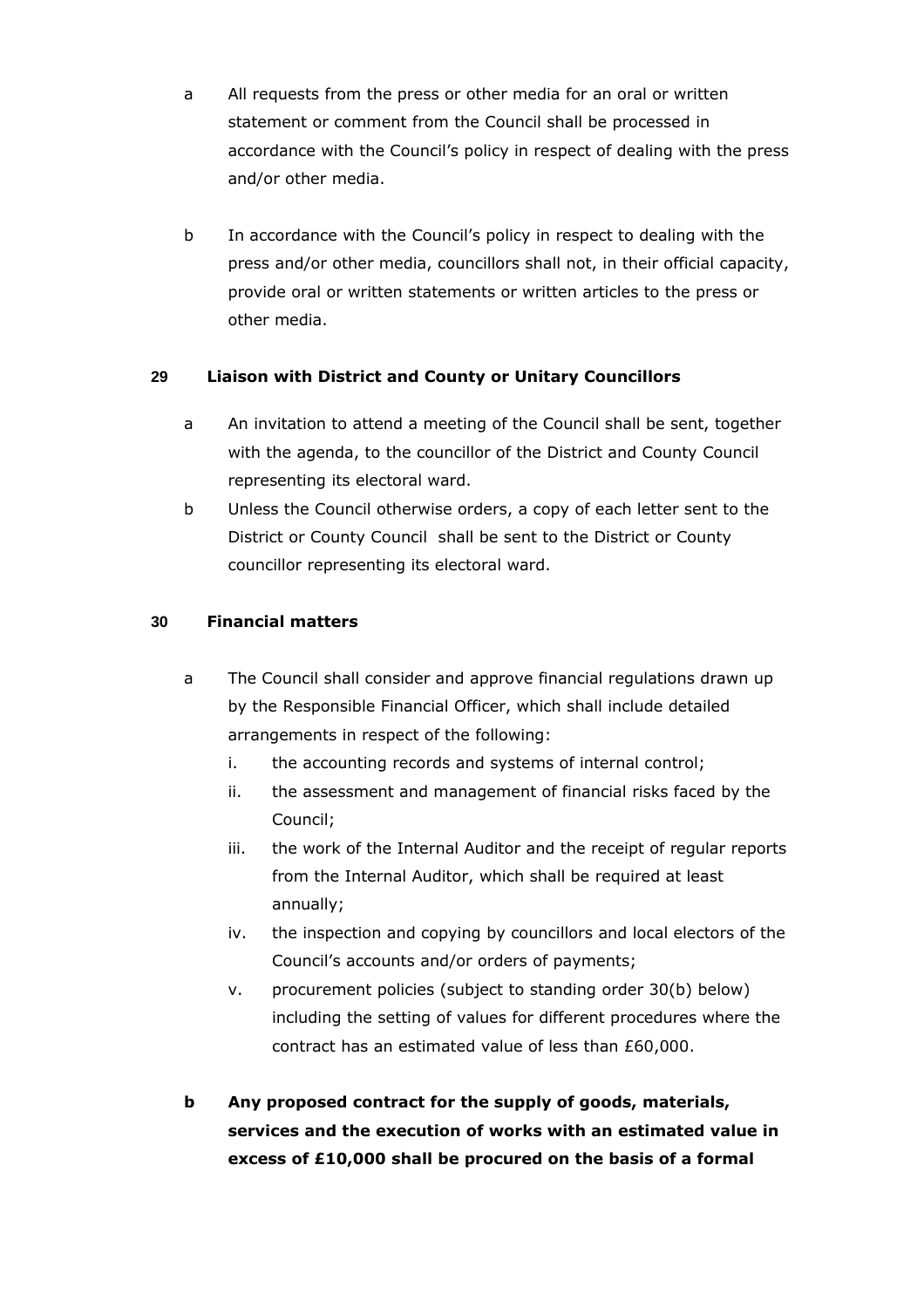## **tender as summarised in standing order 30(c) below.**

- c Any formal tender process shall comprise the following steps:
	- i. a public notice of intention to place a contract to be placed in a local newspaper;
	- ii. a specification of the goods, materials, services and the execution of works shall be drawn up;
	- iii. tenders are to be sent, in a sealed marked envelope, to the Proper Officer by a stated date and time;
	- iv. tenders submitted are to be opened, after the stated closing date and time, by the Proper Officer and at least one member of the Council;
	- v. tenders are then to be assessed and reported to the appropriate meeting of Council or Committee.
- d Neither the Council, nor any committee, is bound to accept the lowest tender, estimate or quote.
- **e Where the value of a contract is likely to exceed £138,893 (or other threshold specified by the Office of Government Commerce from time to time) the Council must consider whether the Public Contracts Regulations 2006 (SI No.5, as amended) and the Utilities Contracts Regulations 2006 (SI No. 6, as amended) apply to the contract and, if either of those Regulations apply, the Council must comply with EU procurement rules.**

# **31 Allegations of breaches of the code of conduct**

- a On receipt of a notification that there has been an alleged breach of the code of conduct the Proper Officer shall refer it to the council.
- b Where the notification relates to a complaint made by the Proper Officer, the Proper Officer shall notify the Chair of the council of that fact, who, upon receipt of such notification, shall nominate a person to assume the duties of the Proper Officer set out in the remainder of this standing order, who shall continue to act in respect of that matter as such until the complaint is resolved.
- c Where a notification relates to a complaint made by an employee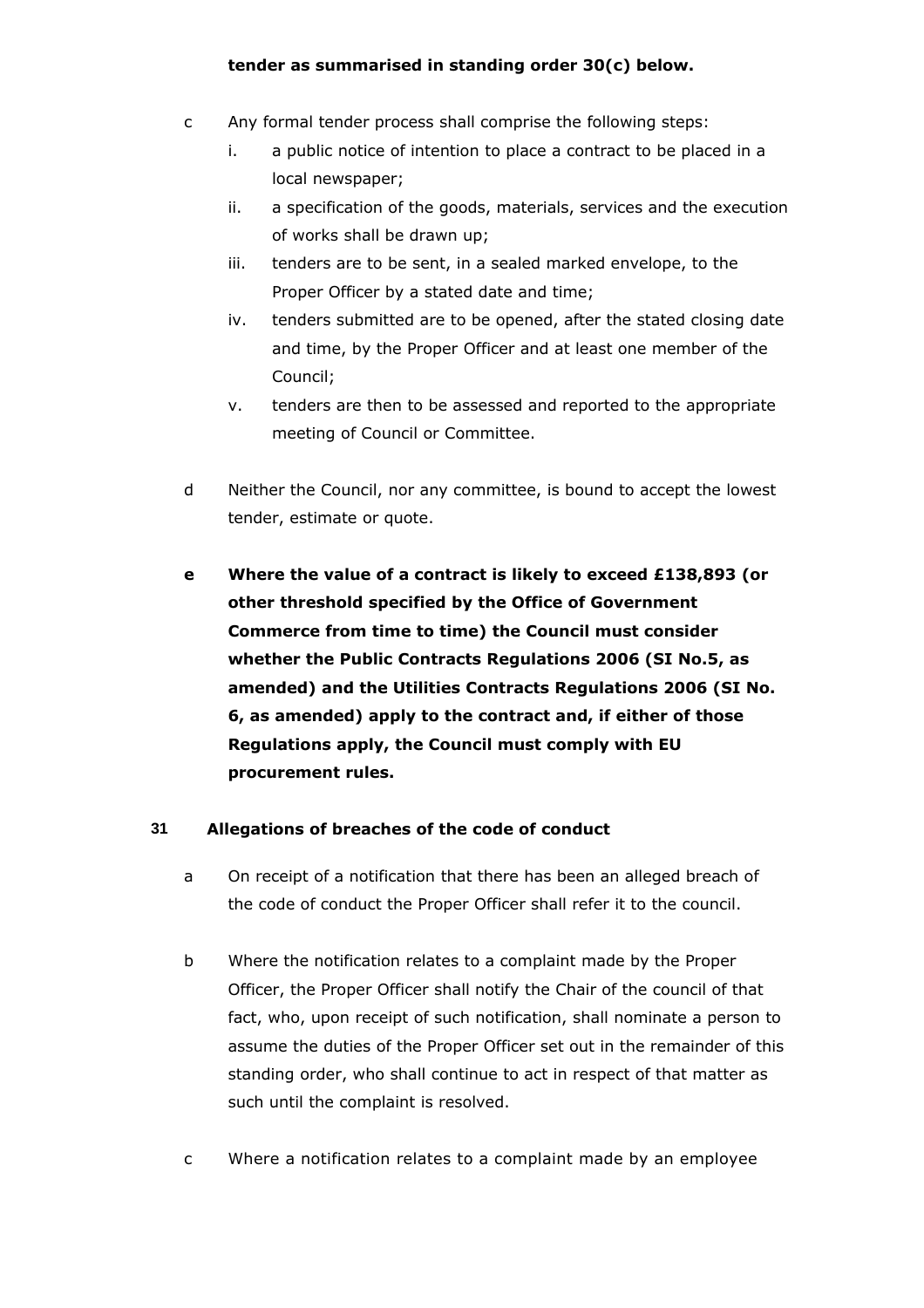(not being the Proper Officer) the Proper Officer shall ensure that the employee in question does not deal with any aspect of the complaint.

- d The subject matter of notifications shall be confidential and, insofar as it is possible to do so by law, the Council including the Proper Officer and the Chair shall take the steps set out below, together with other steps considered necessary, to maintain confidentiality.
	- i. Draft the summonses and agendas in such a way that the identity and subject matter of the complaint are not disclosed.
	- ii. Ensure that any background papers containing the information set out in standing order 31(a) above are not made public.
	- iii. Ensure that the public and press are excluded from meetings as appropriate.
	- iv. Ensure that the minutes of meetings preserve confidentiality.
	- v. Consider any liaison that may be required with the person or body with statutory responsibility for the investigation of the matter.
- e Standing order 31(d) above should not be taken to prohibit the Council whether through the Proper Officer or the Chair from disclosing information to members and officers of the Council or to other persons where such disclosure is necessary to deal with the complaint or is required by law.
- f The council shall have the power to:
	- i. seek documentary and other evidence from the person or body with statutory responsibility for investigation of the matter;
	- ii. seek and share information relevant to the complaint;
	- iii. grant the member involved a financial indemnity in respect of legal costs, which shall be in accordance with the law and subject to approval by a meeting of the full Council.

g References in standing order 31 to a notification shall be taken to refer to a communication of any kind which relates to a breach or an alleged breach of the code of conduct by a councillor.

# **32 Variation, revocation and suspension of standing orders**

a Any or every part of the standing orders, except those which are mandatory by law, may be suspended by resolution in relation to any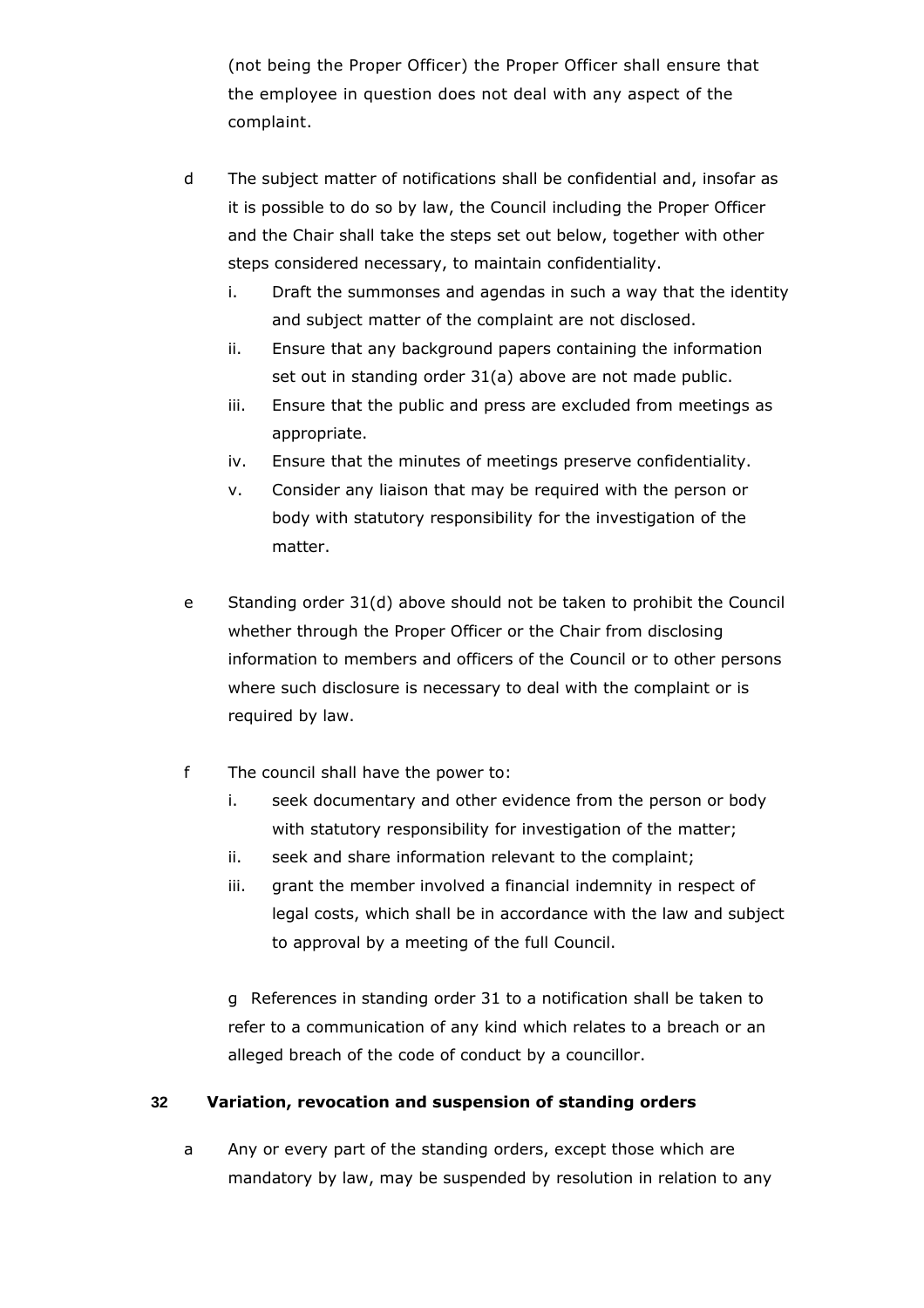specific item of business.

b A motion to permanently add to or to vary or to revoke one or more of the Council's standing orders not mandatory by law shall not be carried unless two-thirds of the councillors at a meeting of the Council vote in favour of the same.

## **33 Standing orders to be given to councillors**

- a The Proper Officer shall provide a copy of the Council's standing orders to a councillor upon delivery of his declaration of acceptance of office.
- b The Chair's decision as to the application of standing orders at meetings shall be final.
- c A councillor's failure to observe standing orders more than 3 times in one meeting may result in him being excluded from the meeting in accordance with standing orders.

## **34 Delegated Powers**

a East Chiltington Parish Council has delegated the power of decision on planning applications to the planning committee of the council, which shall consist of no less than three members to include either the chair or the vice – chair of the council. Where the parish council is asked to comment on an application and there is no scheduled meeting, the clerk shall contact councillors by telephone or email for their views subject to the following:

> i) The clerk shall make a written record of those councillors consulted and the outcome and this shall be placed on the agenda for the next scheduled meeting for noting.

ii) In the event of any councillor informing the clerk they have a personal interest, the clerk shall include a note of the same, in the written record. If that interest is prejudicial, the clerk shall note the same and shall not take into account any opinion expressed on the application by the councillor.

iii) The clerk shall inform the District Council that the Parish Council recommendation was made by delegated consultation and not at a meeting of the council or its planning committee

b If business is genuinely "urgent", that is, it was too late for the agenda and it will be too late for action if left until the next ordinary meeting